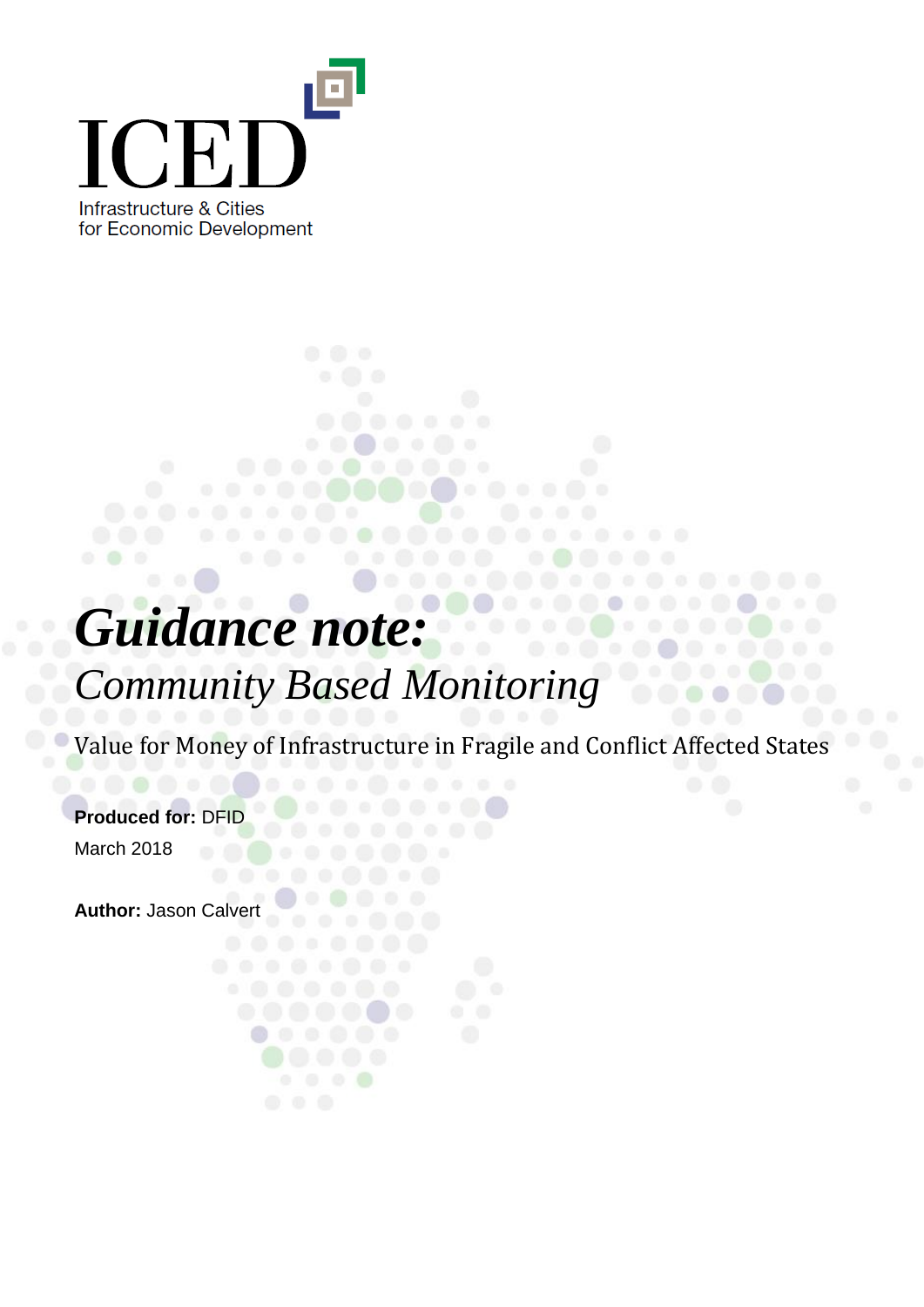# *Contents*

| 1.                   | <b>Introduction</b>                                                                         | 3  |
|----------------------|---------------------------------------------------------------------------------------------|----|
| 1.1                  | <b>Purpose of this guidance note</b>                                                        | 3  |
| 1.2                  | <b>What is community-based monitoring?</b>                                                  | 3  |
| 1.3                  | <b>CBM and Value for Money of Infrastructure</b>                                            | 3  |
| 2.                   | What types of programme are suited to CBM?                                                  | 6  |
| 3.                   | <b>Costs of CBM</b>                                                                         | 7  |
| 3.1<br>approaches 7  | Costs of CBM relative to traditional monitoring                                             |    |
| 3.2                  | <b>CBM Cost Scorecard</b>                                                                   | 7  |
| 4.                   | Detailed implementation approach for CBM                                                    | 11 |
| 4.1                  | <b>Identify monitoring needs</b>                                                            | 11 |
| 4.2                  | <b>Develop tools</b>                                                                        | 12 |
| 4.3                  | Develop simple monitoring plan                                                              | 13 |
| 4.4                  | Set up governance and identify team                                                         | 14 |
| 4.5                  | <b>Conduct training</b>                                                                     | 16 |
| 4.6                  | <b>Monitoring and adaptation</b>                                                            | 17 |
| 5.                   | <b>Risks</b>                                                                                | 18 |
|                      | <b>Annex 1: CBM case studies</b>                                                            | 19 |
| A1.1                 | <b>Soul City Institute (South Africa)</b>                                                   | 19 |
| A1.2                 | <b>Road Construction in Afghanistan</b>                                                     | 20 |
| A1.3<br>Programme 20 | Danish Demining Group - Community Safety                                                    |    |
| A1.4                 | <b>Community monitoring of National Rural Health</b><br><b>Mission in Chandigarh, India</b> | 22 |
|                      | <b>Annex 2: Example monitoring table</b>                                                    | 23 |
|                      | Annex 3: Example monitoring plan contents                                                   | 24 |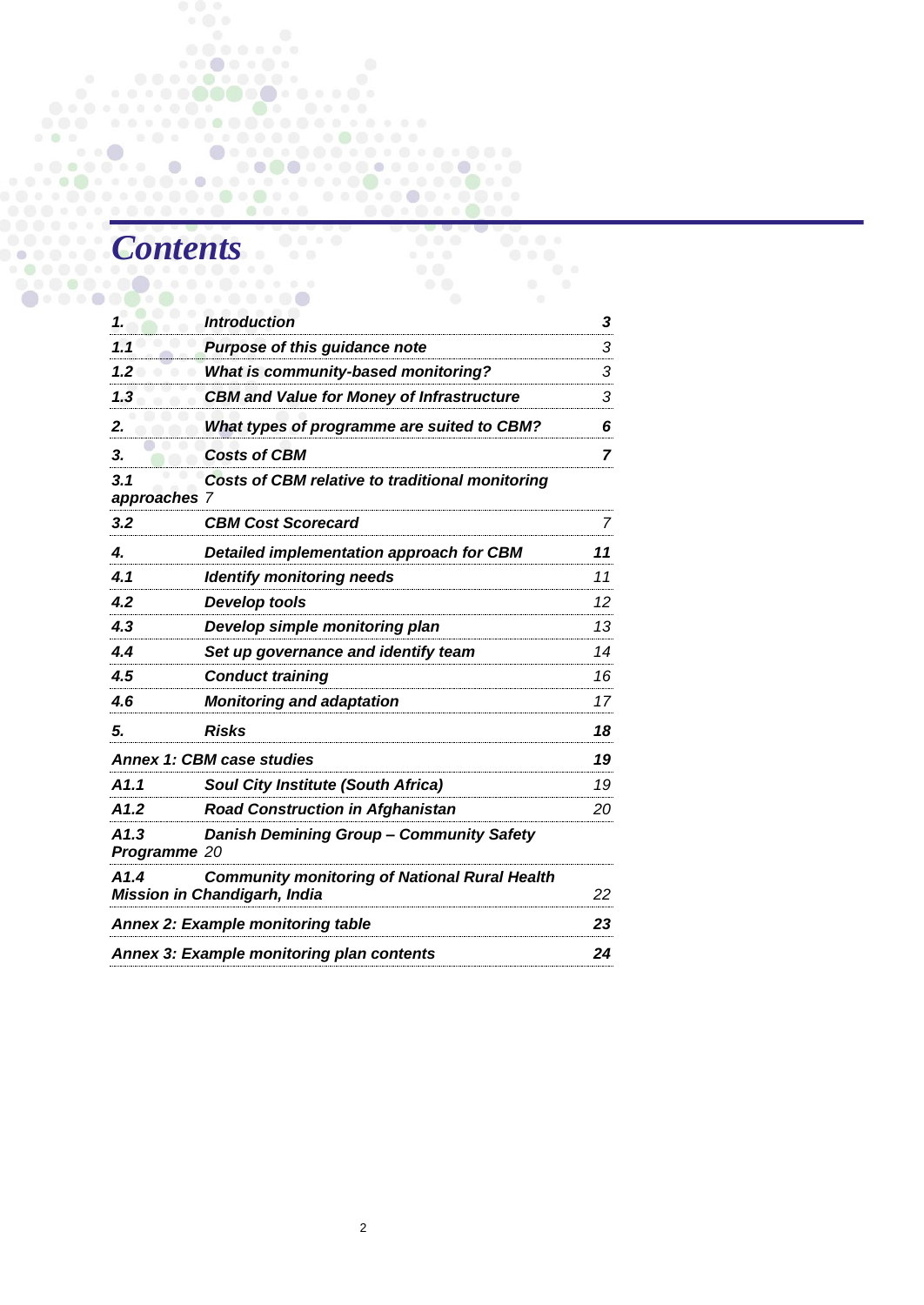# <span id="page-2-0"></span>*1. Introduction*

### <span id="page-2-1"></span>**1.1 Purpose of this guidance note**

This document sets out guidance for structuring and deploying Community-Based Monitoring (CBM) to monitor infrastructure projects in fragile and conflict-affected states (FCAS) as a tool to improve value for money (VFM). While the guidance is targeted at using CBM for infrastructure projects, the concepts are broad enough to be applied to a wide range of development activities in a wide range of settings.

# <span id="page-2-2"></span>**1.2 What is community-based monitoring?**

CBM refers to the selection, empowerment and training of local, representative members of a community to monitor the progress of a project's development activities. This can provide a cost-effective way for development activities to be monitored more regularly than may otherwise be possible in FCAS, and also serves to promote local ownership and buy-in to the activities taking place.

CBM can be a particularly helpful approach to monitoring in FCAS where it can be difficult for donors to send their own staff or contractors to monitor development activities. But it should not be considered a 'silver bullet' in terms of promoting transparency. It requires careful planning, training, and support in order to be effective. It is one tool within a broader monitoring suite of monitoring tools.<sup>1</sup> In addition, if implemented incorrectly, it could serve to provoke conflict or foster inequity within a community.

CBM should be viewed as distinct and complementary to other forms of monitoring such as internal programmatic monitoring and third-party monitoring. Internal programmatic monitoring could be strengthened through using CBM as an input source for monitoring data. Third party monitoring is distinct as it provides monitoring from a truly independent standpoint, and can also be used to provide further insight to the successes and challenges of a CBM system.

# <span id="page-2-3"></span>**1.3 CBM and Value for Money of Infrastructure**

CBM is linked to VFM in two key ways:

- 1. It can improve a programme's VFM by providing an alternative, more inclusive form of monitoring for its cost. The inclusivity aspect promotes local buy-in and ownership, which in turn can promote programme sustainability. In relevant programming, this approach to monitoring can be tailored to contribute to programme outcomes – for example building community cohesion, or improving local governance – and hence costs of the approach are offset against wider programme benefits.
- 2. It can be a mechanism in itself to collecting data on broader aspects of a programme that contribute to VFM – particularly as community-based local monitors are present on the ground at all times.

The linkages between CBM and the different aspects of VFM in an infrastructure context are summarised here, with further examples provided throughout the paper. Case studies citing both successes and failures are provided in Annex 1.

#### **Economy**

 $\overline{a}$ 

CBM can provide significant benefits during the procurement phase of a programme. In particular, under appropriate supervision, a committee of representative community monitors can oversee procurement from tendering the specification, to selection of appropriate suppliers, to ensuring fair costs are achieved, to ensuring that quality materials are delivered. Their knowledge of local context, suppliers and prices can

<sup>&</sup>lt;sup>1</sup> Other monitoring tools include use of third party monitors, and remote monitoring using sensor or drone technology.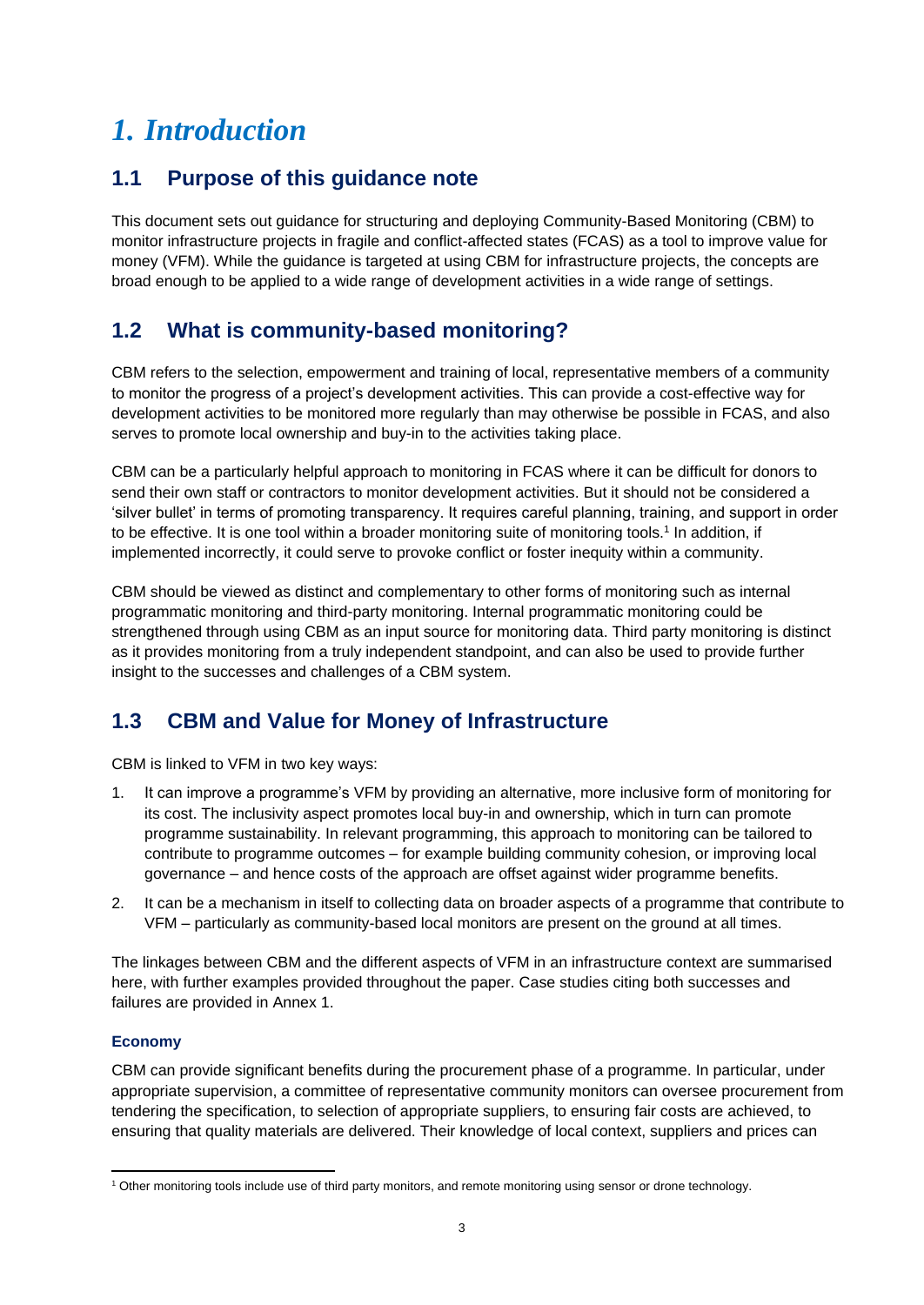often be greater than international implementing organisations, and their integration within a community can help them to receive better terms and prices than would otherwise be achieved. $2$ 

#### **Efficiency**

Within infrastructure programmes, the efficiency aspect of VFM relates to the quality of the inputs and the quality of the resulting structures they are used to build, as well as timely delivery and construction. With appropriate training, community monitors can provide greater coverage of specific infrastructure investments at a lower cost than more traditional third-party monitoring.

Community monitors can be trained on what to look for when assessing the quality of materials and structures, and in some cases take photos where possible and appropriate. This training (and associated reporting tool development) would be developed and administered by qualified engineers recruited by programme implementers. These engineers would play a role in assessing the data collected and making final judgements on quality.

In addition, community monitors can be appropriately briefed on the expected timelines for construction, and given their local presence, can provide regular updates on how construction is progressing. This ability to have real time information and issues raised as soon as they are identified would be extremely costly if undertaken by traditional third-party monitors. They have a unique insight into all aspects of efficiency, being able to observe in real-time any delays, unintended costs to the community, and also benefits in kind.

The close engagement of community members can drive efficiency as suppliers are held more accountable on a more ongoing basis.

#### **Effectiveness**

Effectiveness relates to whether or not the infrastructure is able to be used for its intended purpose, and also whether or not any unintended effects (either positive or negative) are occurring as a result. It can be difficult to assess this through one-off observation, and so community monitors have the added benefit of being immersed in the relevant community and can have greater exposure to how the infrastructure is functioning.

Community monitors can undertake a range of monitoring activities to assess effectiveness, as appropriate to the type of infrastructure being assessed. These could include observation, site surveys, and community surveys as an example. Given their local presence, monitoring activities can take place over a longer period of time to understand whether effectiveness is consistent, or whether any issues arise over time.

#### **Equity**

 $\overline{a}$ 

Further on in this paper guidance is provided on how to structure a CBM team. Equity considerations are at the heart of this, and should be visible throughout the structure of a CBM team. Having a balanced CBM team means that a range of different perspectives will be represented and brought to the monitoring process. These local monitors will be able to identify challenges and constraints that are highly specific to their community and could otherwise be missed by international implementers. Their presence can complement and add-value even when thorough political economy analysis of a given community has been undertaken.

From a monitoring perspective, community monitors can be given instruction to report specifically on who is accessing the infrastructure, and whether any groups within a community are being excluded. In

<sup>&</sup>lt;sup>2</sup> Based on consultation with the Danish Demining Group who have applied this approach in their infrastructure programmes.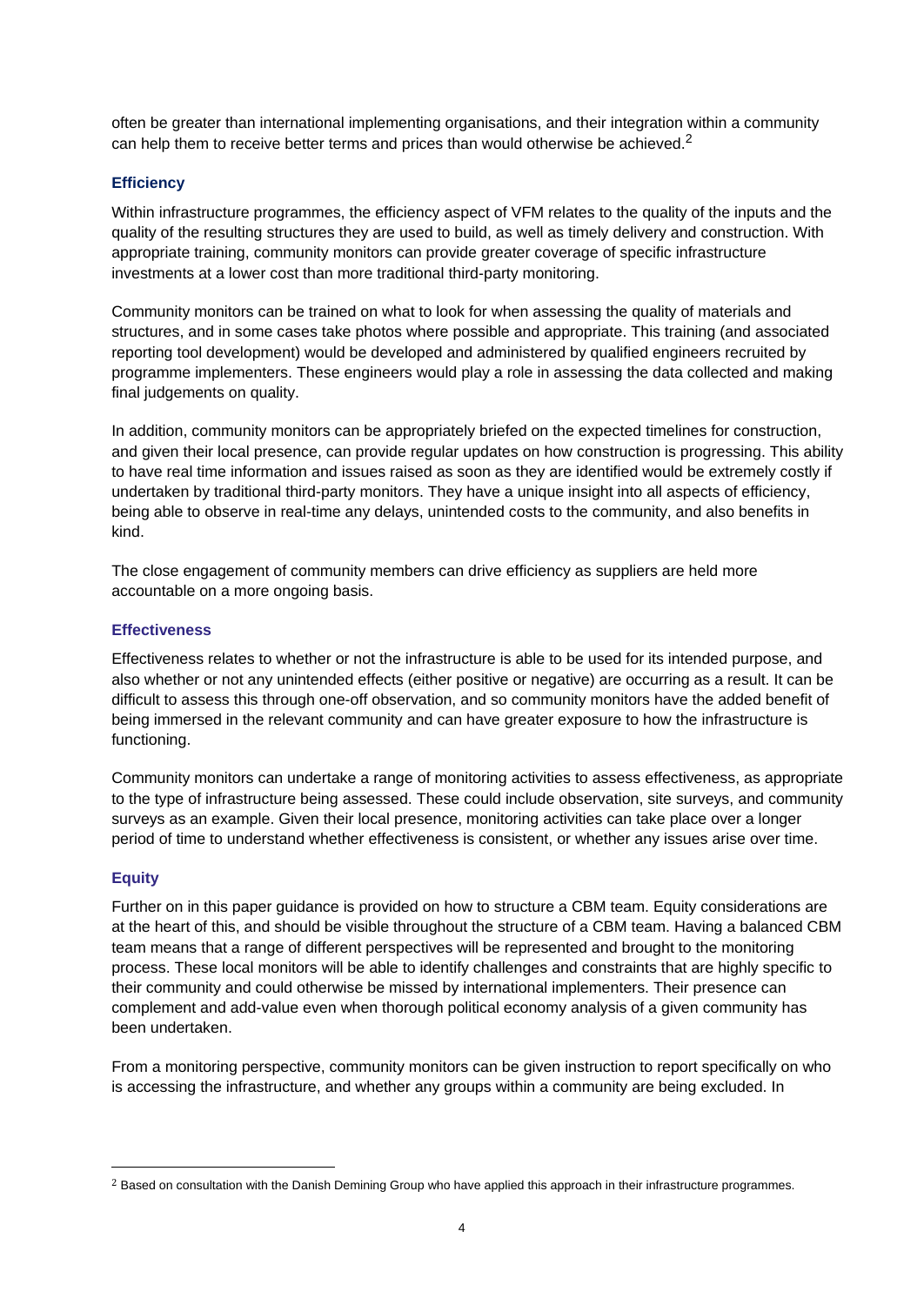addition, their integration within a community can allow them to gain and report on useful insight into how access could be improved for particularly marginalised groups.

If community monitors are involved in the decision making process, they will be able to flag potential issues early on that could lead to conflict if not addressed, and their ability to do this will be significantly greater than external third-party monitors or non-local programme staff.

#### **Sustainability**

Sustainability is a core component of VFM for infrastructure investment, as infrastructure is unlikely to represent value to stakeholders if its benefits are not sustained over a longer term. Linked to some of the points discussed above under other aspects of VFM, CBM can contribute significantly towards overall programme sustainability in the following ways:

- Empowerment of local communities to take part in the decision making and monitoring processes promotes local ownership and buy-in which is critical to the ongoing support for and maintenance of infrastructure.
- Community monitors are embedded within their communities, and therefore can monitor and report on effectiveness over a longer time horizon than third-party monitors who may be flown in for discrete monitoring exercises. This can be enhanced if community monitors are given a mechanism to continue reporting issues or concerns over a longer time horizon than just the construction phase itself.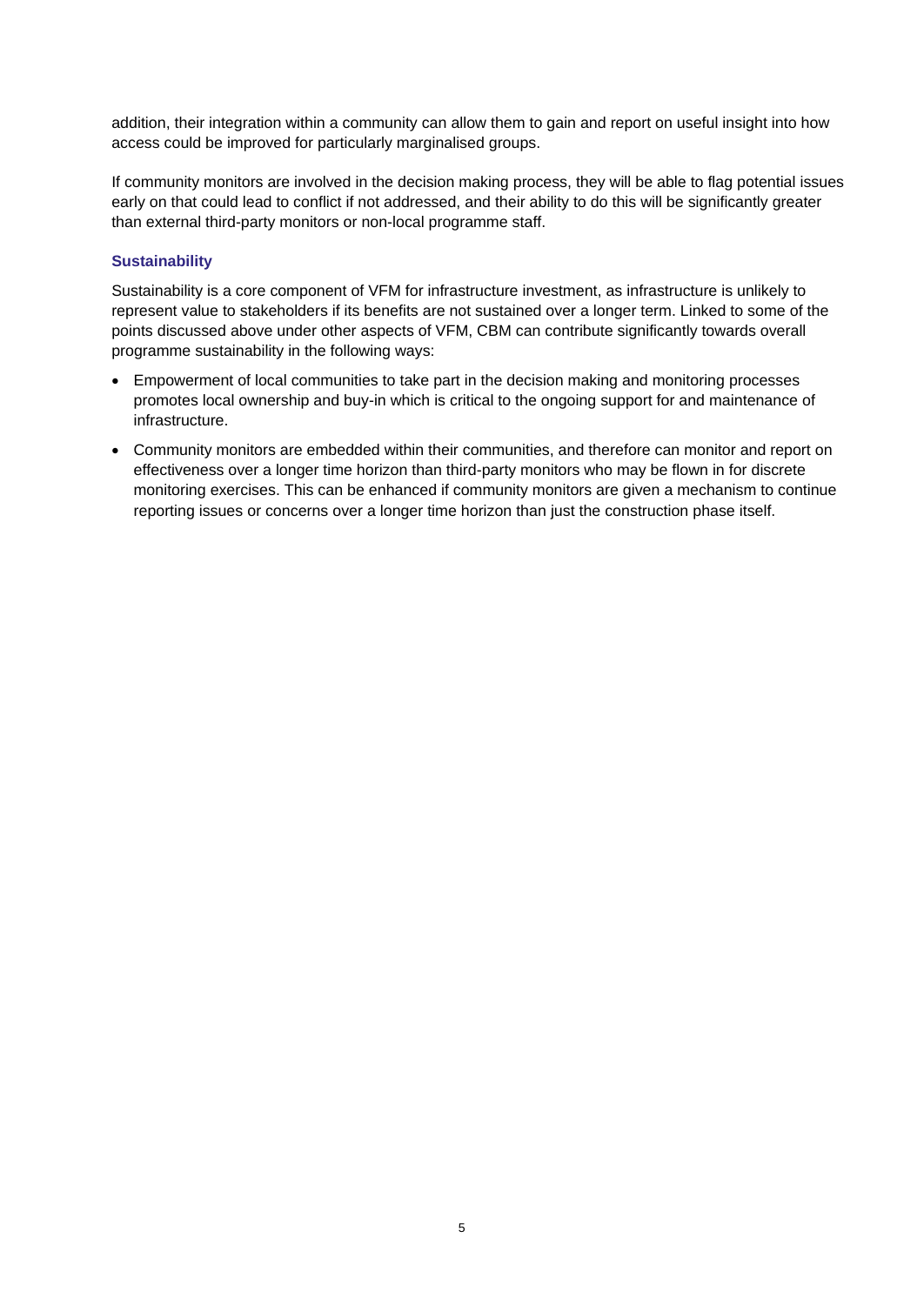# <span id="page-5-0"></span>*2. What types of programme are suited to CBM?*

While nearly all development programmes could consider a CBM approach to monitoring, there are certain characteristics that can make a CBM approach more suitable or more valuable. These are set out below and inform the scorecard presented in Chapter 3 which is designed to inform whether CBM could be a cost-effective option for a particular programme.

| <b>Characteristics that make</b><br><b>CBM</b> easier to apply                                                                                                                                                                                                                                                                                                                                                                                                                                                                                                                        | <b>Characteristics</b><br>where CBM could<br>add more value                                                                                                                                                                                                                                                                                                                                        | <b>Characteristics</b><br>where CBM may be<br>less suitable                                                                                                                                                                                                                                                                                                                                                                                                  |
|---------------------------------------------------------------------------------------------------------------------------------------------------------------------------------------------------------------------------------------------------------------------------------------------------------------------------------------------------------------------------------------------------------------------------------------------------------------------------------------------------------------------------------------------------------------------------------------|----------------------------------------------------------------------------------------------------------------------------------------------------------------------------------------------------------------------------------------------------------------------------------------------------------------------------------------------------------------------------------------------------|--------------------------------------------------------------------------------------------------------------------------------------------------------------------------------------------------------------------------------------------------------------------------------------------------------------------------------------------------------------------------------------------------------------------------------------------------------------|
| The community are engaged as a<br>core stakeholder in the programme<br>theory of change.<br>The programme is being designed<br>from the bottom-up with strong<br>community involvement in design and<br>planning.<br>The implementing organisation has<br>experience in operating in a highly<br>participatory manner.<br>Community members are contributing<br>to or co-funding aspects of the<br>programme.<br>The infrastructure has a very direct<br>benefit to community members at<br>large (e.g. with a water pump having<br>more direct benefit than say a police<br>station) | Communities with<br>accessibility issues where it<br>is difficult for core<br>programme staff to access<br>on a regular basis or have a<br>permanent presence.<br>Communities with complex<br>power dynamics or high<br>levels of fractionalisation. <sup>3</sup><br>Programmes where budget<br>restrictions limit the ability<br>to monitor comprehensively<br>from a third-party<br>perspective. | Short-term projects which<br>may not have enough time to<br>establish a CBM system<br>Highly technical<br>$\bullet$<br>infrastructure projects where<br>quality and progress may be<br>difficult to assess without<br>qualifications <sup>4</sup><br>Contexts where complex<br>$\bullet$<br>power dynamics could not be<br>overcome to create a CBM<br>team representative of all<br>groups within a community.<br>This could lead to biased<br>CBM results. |

Note that there is overlap between characteristics where CBM could add more value, and where it is harder to implement. Appropriate consideration needs to be given to the trade-offs between these; and advisers and implementing partners in country will be naturally best placed to evaluate the local factors.

All types of infrastructure could be suited to a form of CBM. More simple forms of infrastructure (e.g. buildings/structures, WASH facilities, etc.) can benefit from CBM because local monitors can be trained appropriately to assess aspects of quality and usefulness more easily than in the case of more complex forms of infrastructure (e.g. energy grids). However, even complex infrastructure could benefit from community monitoring for things such as tracking timeliness, taking photos, and reporting on equity of access.It is possible that road infrastructure projects could pose challenges to a CBM model where they extend between different communities if relations are fractured. This would depend on the specific situation.

Strong consideration should be given to exploring infrastructure delivery models where community members contribute to the programme in terms of their time or money – even if the amounts are very small. This approach has been demonstrated to improve community buy-in to a programme, and can therefore strengthen community incentives for effective monitoring, as it becomes a mechanism for the community to monitor their 'investment' in a programme.5

 $\overline{a}$ 

<sup>&</sup>lt;sup>3</sup> Note that this context would make it more difficult to apply CBM, but it is a context where CBM could also be used to help bring the community together and build mutual support for the programme. In such contexts, no programme could feasibly operate without engaging with this issue in any case, and CBM could be a way to facilitate dialogue and cooperation in fractured communities.

<sup>&</sup>lt;sup>4</sup> CBM could still be used to monitor some aspects of highly technical projects, but would likely need to be paired with appropriate third party monitoring as well.

<sup>&</sup>lt;sup>5</sup> Based on consultation with the Danish Demining Group and their experience with CBM in Somalia and other FCAS.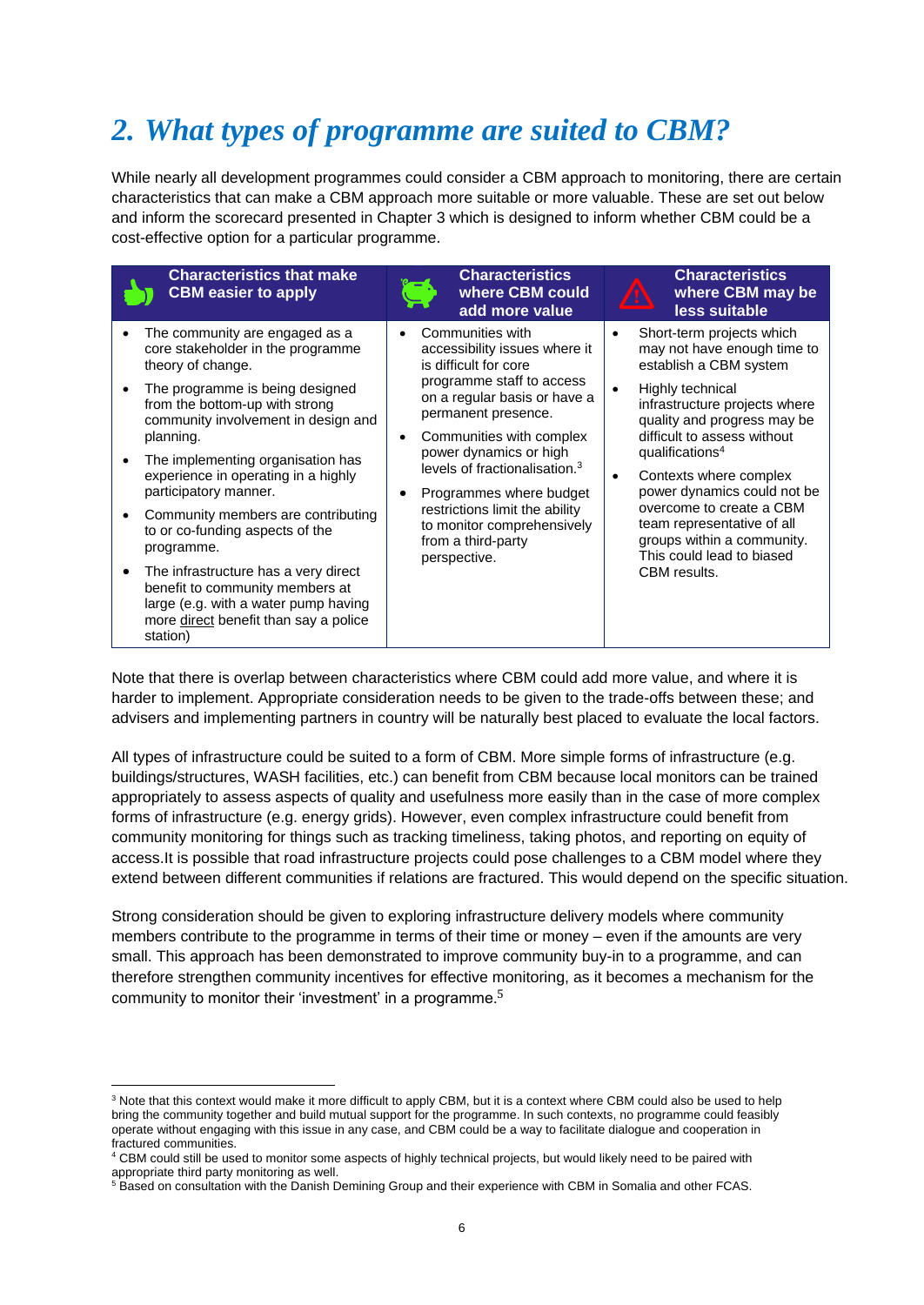# <span id="page-6-0"></span>*3. Costs of CBM*

### <span id="page-6-1"></span>**3.1 Costs of CBM relative to traditional monitoring approaches**

As described in Chapter 1, CBM needs to be considered as more than just a simple alternative to traditional monitoring approaches. Whilst CBM can be used as a replacement for some forms of traditional monitoring, it provides a wider benefit in terms of community engagement. This can benefit programme implementation in a range of ways (including sustainability, for example), where traditional monitoring does not. As such, a direct comparison of costs between CBM and traditional monitoring is not completely valid, and should only be done if the wider benefits are taken into account.

The cost of implementing CBM will differ widely based on the scope and ambition of the exercise – which can be scoped according to the guidance on implementation approach provided in Chapter 4. Costs will also vary significantly between geographies due to local cost variations.

Use of CBM in the forestry sector provides insight into the relative costs of CBM compared to other forms of monitoring, that can be applied to infrastructure and other sectors.<sup>6</sup> One particular study in this area undertaken by Forest Compass in 2014, cited the key cost drivers for monitoring as **wages** (or per-diem payments for community monitors)**, travel, accommodation, and training**. <sup>7</sup> According to the study, wages, travel, and accommodation costs for CBM were all lower than traditional monitoring; however training costs were significantly higher. As such, it found that in the first year, CBM was significantly more expensive than traditional monitoring. From the second year on, CBM was evaluated as significantly cheaper than traditional monitoring, as the high cost of initial training was not incurred on an ongoing basis. The study found sustained skill increases over time; processes being better understood and therefore more efficiently implemented. This cost profile of CBM compared to traditional monitoring is also supported by other studies in this field.<sup>8,9</sup>

# <span id="page-6-2"></span>**3.2 CBM Cost Scorecard**

To aid in the decision of whether or not the higher upfront costs of CBM can be justified for a particular project or programme, we have developed a simple scorecard that can be used by practitioners, which scores the project/progamme against a selection of relevant factors and gives it an overall costeffectiveness rating.

The scorecard requires the user to rate a project being considered for CBM between 1 and 5 against the list of factors below, according to the definitions of each score presented in Table 1. (Weightings for the relative importance applied to each factor are shown in brackets). Definitions of each factor are also included in Table 1, along with scoring instructions and project examples. An Excel-based version of this scorecard is also provided as attachment to this paper, for practical use.

• Project length (40%)

 $\overline{a}$ 

- Project complexity (15%)
- Community skill base (15%)
- Community fractionalisation (15%)
- Community participation (15%)

from[: http://forestcompass.org/case-studies/assessing-accuracy-and-cost-efficacy-community-based-monitoring-redd#toc-5](http://forestcompass.org/case-studies/assessing-accuracy-and-cost-efficacy-community-based-monitoring-redd#toc-5) 8 Bellfield, H., Sabogal, D., Goodman, L., & Leggett, M. (2015). Case Study Report: Community-Based Monitoring Systems for REDD+ in Guyana. *Forests*, 6, pp. 133-156.

<sup>6</sup> There is little to no data available on the *explicit* costs of CBM – particularly with regard to infrastructure projects. <sup>7</sup> Forest Compass (2014). *Assessing the accuracy and cost-efficacy of community-based monitoring for REDD+*. Available

<sup>9</sup> World-Wide Fund for Nature (WWF) (2015). *Community-based Monitoring, Reporting and Verification Know-How: Sharing knowledge from practice*. Available from: [http://wwf.panda.org/?239457/Community-based-Monitoring-Reporting-and-](http://wwf.panda.org/?239457/Community-based-Monitoring-Reporting-and-Verification-Know-how)[Verification-Know-how](http://wwf.panda.org/?239457/Community-based-Monitoring-Reporting-and-Verification-Know-how)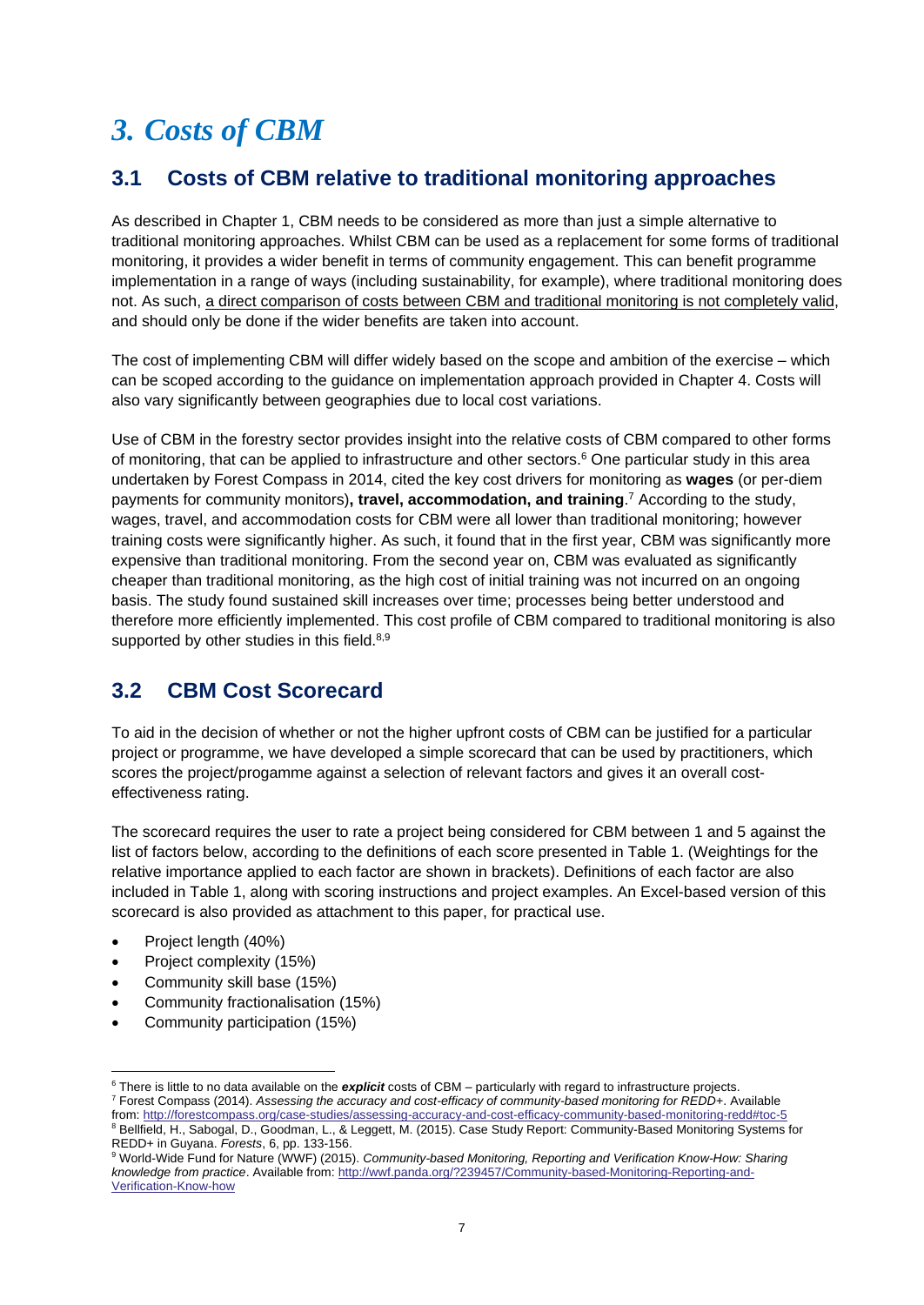After scoring the project (from 1-5) against each factor, scores are multiplied by their assigned weights, summed together, and then multiplied by 10. This generates a project CBM score out of 50, which can be used to determine how cost-effective CBM would likely be for the particular project. The score should be interpreted in the following way:

- **40 – 50:** Strong rationale for CBM being considered as a cost-effective monitoring approach.
- **30 – 40:** Moderate rationale for CBM however it could possibly be considered for only certain aspects of the project/programme, or be supplemented with traditional monitoring.

.

• **< 30:** Weaker rationale for CBM on this particular project/programme. Should only be used if the wider benefits of CBM (e.g. generating increased community participation or fostering positive relationships between community groups) are deemed to outweigh the costs and complexity.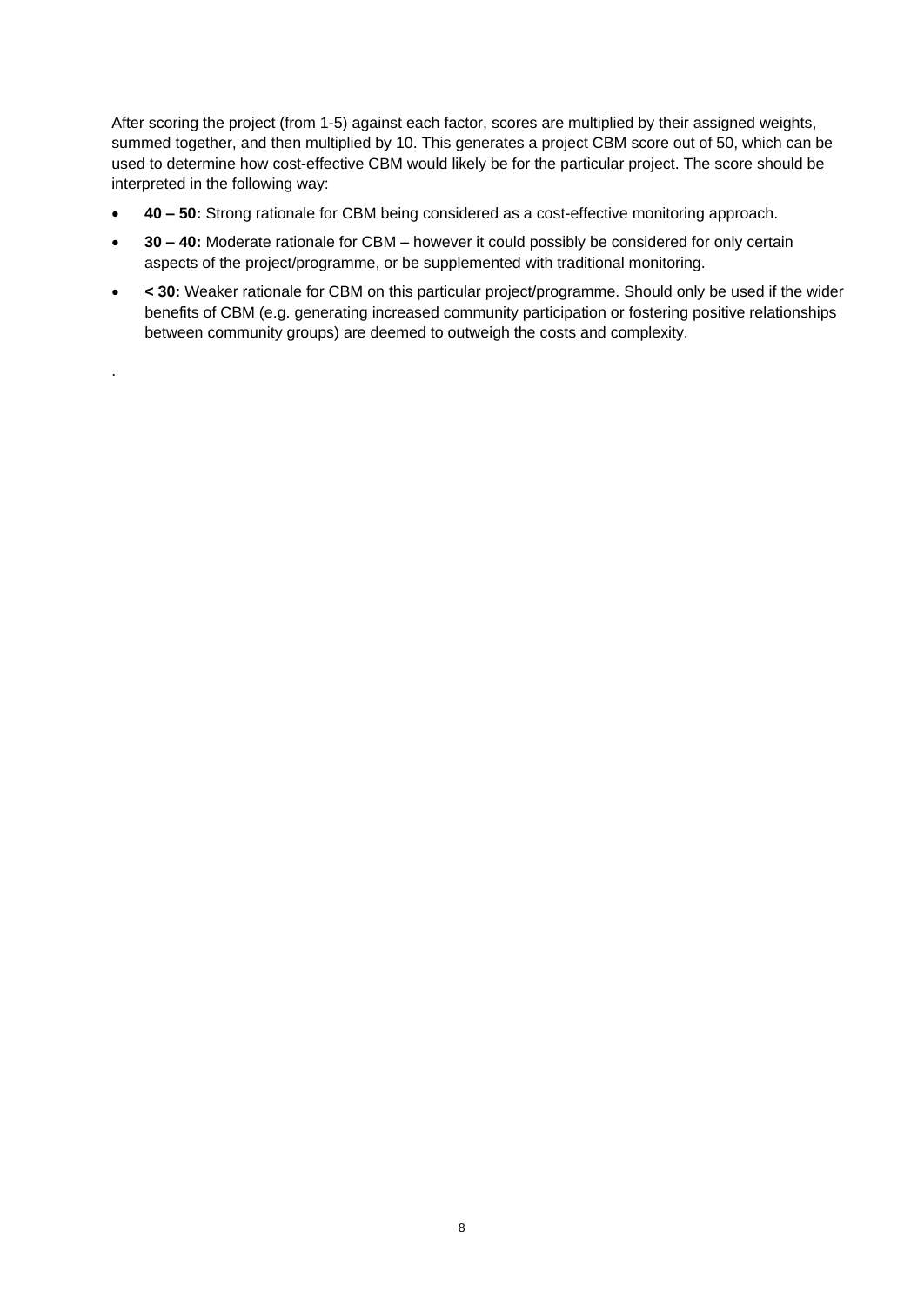#### **Table 1: CBM Scorecard**

| Factor                                | Score (1-5) | Weighting | <b>Description</b>                                                                                                                                                                                                                                                                                                                                                                                                                                                                                                                                                                                                                                                                                                                                                                                                                                                                                                                                                                                                                                                                                                                                                                                   | <b>Notes</b>                                                                                                                                                                                                                                                                                                                                                                                                                                                                                |
|---------------------------------------|-------------|-----------|------------------------------------------------------------------------------------------------------------------------------------------------------------------------------------------------------------------------------------------------------------------------------------------------------------------------------------------------------------------------------------------------------------------------------------------------------------------------------------------------------------------------------------------------------------------------------------------------------------------------------------------------------------------------------------------------------------------------------------------------------------------------------------------------------------------------------------------------------------------------------------------------------------------------------------------------------------------------------------------------------------------------------------------------------------------------------------------------------------------------------------------------------------------------------------------------------|---------------------------------------------------------------------------------------------------------------------------------------------------------------------------------------------------------------------------------------------------------------------------------------------------------------------------------------------------------------------------------------------------------------------------------------------------------------------------------------------|
| <b>Project Length</b>                 | $(1-5)$     | 40%       | The overall length of the programme implementation. The following scoring should be used:<br>$5 = A$ project of $4+$ years in length<br>$4 = A$ project of between 3 and 4 years in length<br>$3 = A$ project of between 2 and 3 years in length<br>$2 = A$ project of between 1 and 2 years in length<br>$1 = A$ project of $\lt 1$ year in length                                                                                                                                                                                                                                                                                                                                                                                                                                                                                                                                                                                                                                                                                                                                                                                                                                                  | There are high upfront training<br>costs involved with CBM. A longer<br>project allows this cost to be<br>spread over the longer-term and<br>results in lower costs when<br>compared with traditional<br>monitoring. CBM is therefore more<br>suited to longer projects than<br>shorter ones.                                                                                                                                                                                               |
| Project<br><b>Complexity</b>          | $(1-5)$     | 15%       | The overall complexity of the programme - specifically the aspects to be monitored. A score of 5 is the least complex,<br>and a score of 1 is the most complex. As examples:<br>5 = A project where the activities to be monitored can very easily be counted and minimal training would need to be<br>provided to even poorly educated community monitors. E.g. counting the number of pit latrines built.<br>$3 = A$ project where the monitoring would require a combination of counting, basic spot assessments of quality and<br>interviews may need to be conducted. E.g. Monitoring the construction of a simplified sewerage system which<br>involved counting the number of toilets built, following a basic checklist to assess the quality of the toilets, and<br>interviewing users on their usage habits.<br>1 = A highly complex project that would require very deep technical expertise to conduct even basic monitoring. E.g.<br>the construction of a complex power station. Other than being able to tell that some form of construction was taking<br>place, this would need skilled engineers to determine whether construction was taking place to an appropriate<br>standard. | Highly complex programmes could<br>benefit from CBM, but it is much<br>harder and more expensive to<br>implement. They require a highly<br>skilled group of community<br>monitors, which means if<br>education levels are not already<br>high, significant investment in<br>upfront training needs to be made<br>when compared with simpler<br>programmes and less complex<br>monitoring requirements.                                                                                      |
| <b>Community Skill</b><br><b>Base</b> | $(1-5)$     | 15%       | The existing baseline skill base of the community members who could potentially take part in monitoring. A score of 5<br>is the most skilled, and a score of 1 is the least skilled. As examples:<br>5 = A pool of available community members who have been involved in CBM before, or have good levels of<br>education.<br>3 = Community members have basic literacy and numeracy skills, but no prior experience with CBM<br>1 = Community is extremely marginalised, with very low levels of education (e.g. very limited literacy and numeracy<br>skills)                                                                                                                                                                                                                                                                                                                                                                                                                                                                                                                                                                                                                                       | CBM is cheaper and easier to<br>apply when the community skill<br>base is high or there is previous<br>experience with CBM. Albeit, a<br>higher skill base could increase<br>the required payment amount.<br>However - it is important to<br>consider that the community<br>may reap additional benefit<br>from the extra training (e.g.<br>improving their broader<br>employment prospects) if their<br>starting skill base is very low.<br>This is one of the wider benefits<br>from CBM. |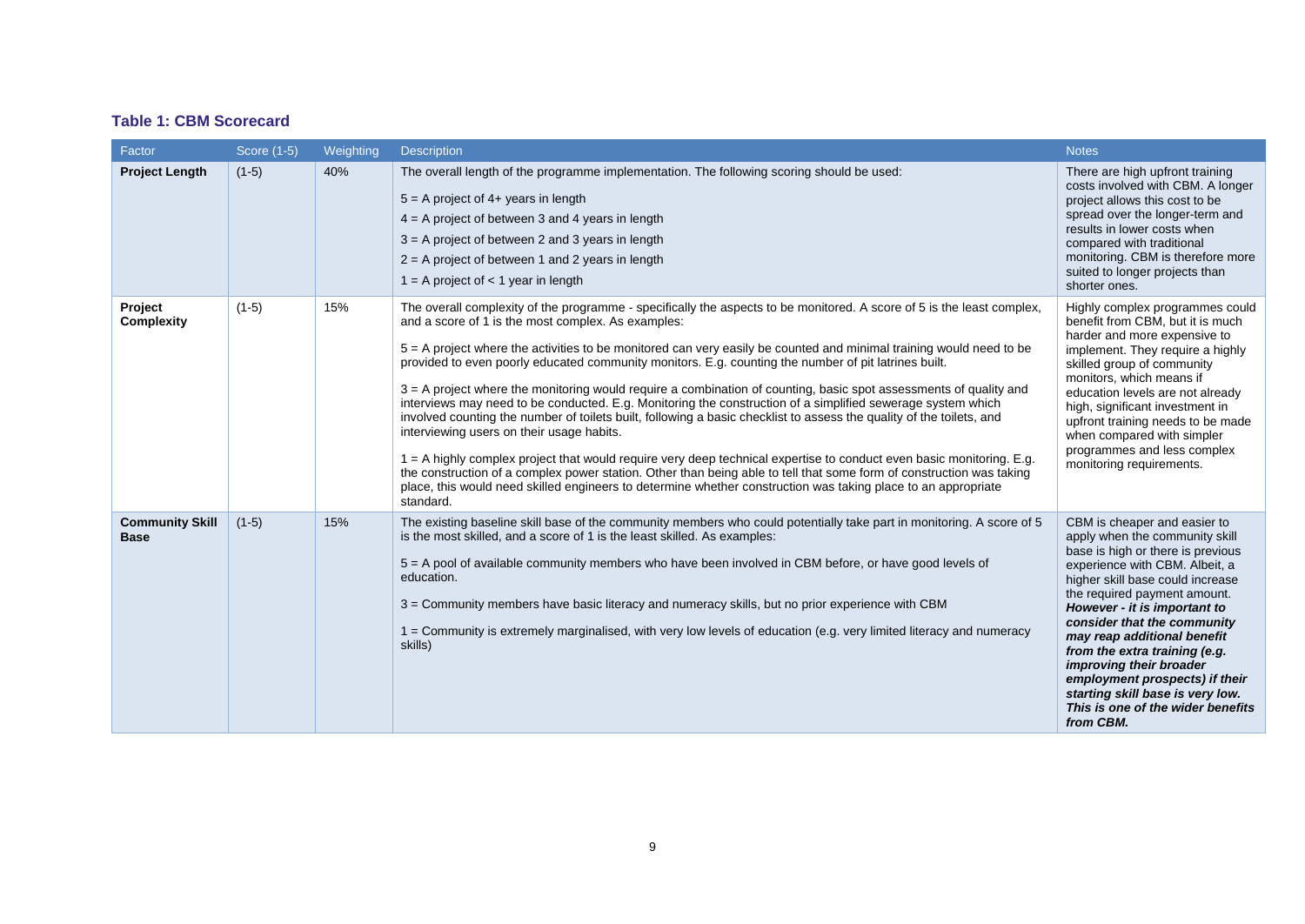| Factor                                | Score (1-5) | Weighting | <b>Description</b>                                                                                                                                                                                                                                                                                                                                                                                                                                                                                                                                                                                                                                                                                                                                                                                                                                                                                                                                                                                                                                                                  | <b>Notes</b>                                                                                                                                                                                                                                                                                                                                                                                                                                                                                                                                                           |
|---------------------------------------|-------------|-----------|-------------------------------------------------------------------------------------------------------------------------------------------------------------------------------------------------------------------------------------------------------------------------------------------------------------------------------------------------------------------------------------------------------------------------------------------------------------------------------------------------------------------------------------------------------------------------------------------------------------------------------------------------------------------------------------------------------------------------------------------------------------------------------------------------------------------------------------------------------------------------------------------------------------------------------------------------------------------------------------------------------------------------------------------------------------------------------------|------------------------------------------------------------------------------------------------------------------------------------------------------------------------------------------------------------------------------------------------------------------------------------------------------------------------------------------------------------------------------------------------------------------------------------------------------------------------------------------------------------------------------------------------------------------------|
| Community<br><b>Fractionalisation</b> | $(1-5)$     | 15%       | A score that captures the complexity of the community dynamics - and particularly fractionalisation - between different<br>community groups that could distort community cohesion. More fractionalised communities can make it more complex<br>to set up a CBM system. A score of 5 is the least fractionalised, and a score of 1 is the most fractionalised. This factor<br>should be given a lower score for countries that are considered FCAS, and therefore could also cause issues with<br>accessing project sites due to insecurity.<br>As examples:<br>5 = A very cohesive community without any deep-seated divisions, that is ethnically and religiously homogenous.<br>$3 = A$ community with at least two disparate groups, and only minimal hostilities between groups.<br>$1 = A$ deeply divided community on clan, ethnic, or other lines with significant hostility / conflict between groups.<br>FCAS-nature of the country creates major security and site access issues.                                                                                         | CBM is much harder to apply to<br>highly fractionalised communities -<br>and therefore significant additional<br>upfront investment is required to<br>select the right team members in a<br>sensitive way and plan to ensure<br>safety and sensitivity of approach.<br>However, in such<br>circumstances, CBM can<br>provide additional benefits to<br>the community in terms of<br>fostering tolerance and joint<br>understanding if implemented<br>correctly. This is one of the<br>wider benefits from CBM. It is<br>often intangible and difficult to<br>quantify. |
| Community<br><b>Participation</b>     | $(1-5)$     | 15%       | A score that captures how involved the community are / intend to be in the design and development of the<br>programme. A score of 5 would be for a project with very high community involvement, and a score of 1 would be for a<br>project with very low community involvement. As examples:<br>5 = A programme where the community has been (or intend to be) fully engaged in the design, development and<br>implementation of all aspects of the programme. A truly participatory approach where all different community groups<br>are represented in these processes.<br>$3 = A$ programme where the community may be involved in some aspects of design and/or implementation, but not<br>across all aspects. Alternatively, the community may not be fully represented in this process (i.e. only some parts of<br>the community are).<br>$1 = A$ programme that is not participatory at all. Intervention is designed top-down at a central or international level,<br>and then teams brought in to implement on the ground with minimal input from communities themselves. | As a matter of principle,<br>programmes should be designed<br>in a manner that is as participatory<br>as possible. If for some reason<br>this is not the case, then it will be<br>much harder to establish the<br>required buy-in from the<br>community to be involved in the<br>CBM, and there will be additional<br>investment required in community<br>relations, which contributes<br>towards higher costs.                                                                                                                                                        |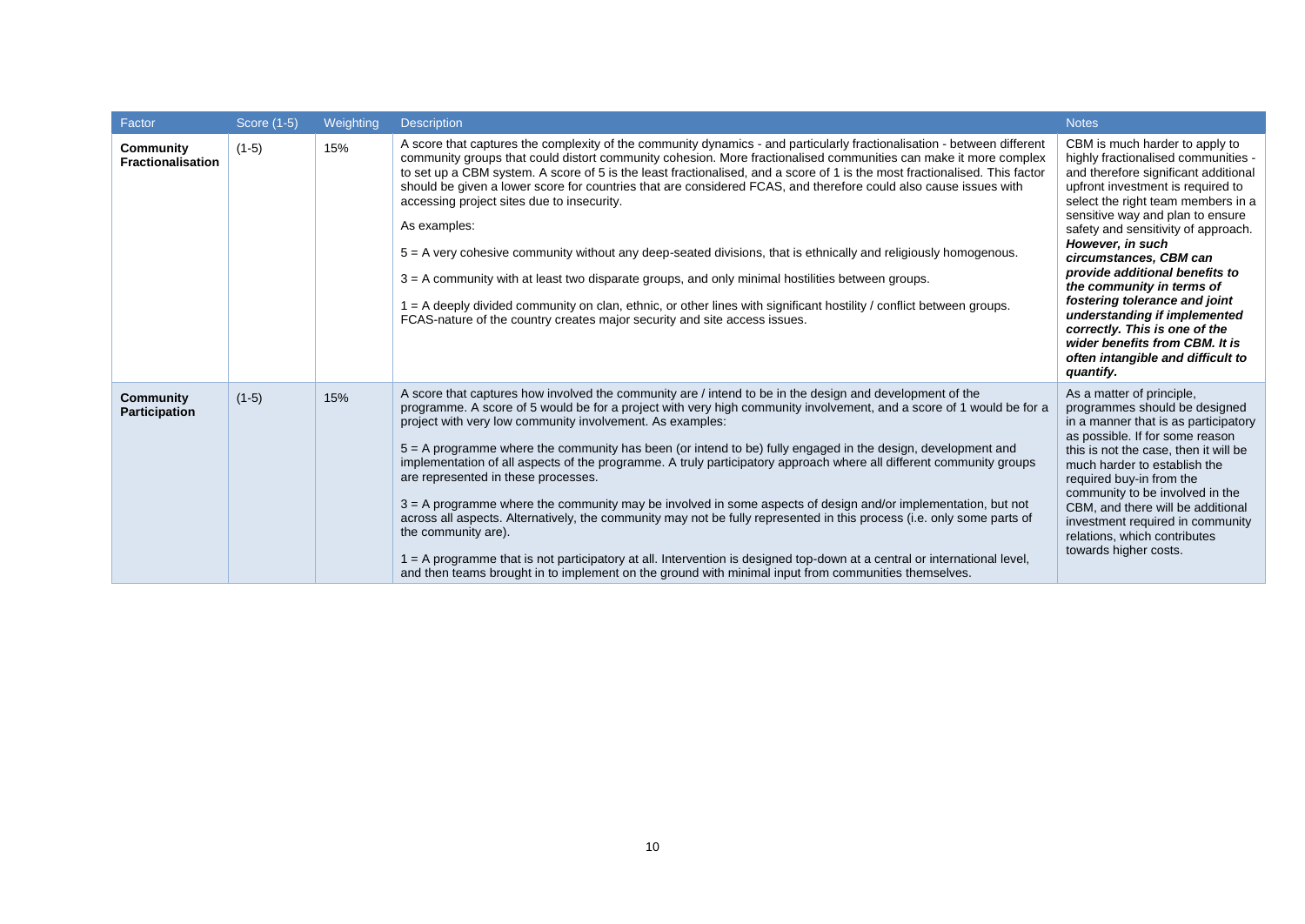# <span id="page-10-0"></span>*4. Detailed implementation approach for CBM*



### <span id="page-10-1"></span>**4.1 Identify monitoring needs**



The first step in designing CBM is to identify what needs to be monitored – and this should take place during the programme's inception phase. The following steps should be followed in order to assess the monitoring needs on a programme.

#### a. **Review the theory of change (ToC) to understand both (a) what activities are being delivered, and (b) what outputs and outcomes these activities contribute towards.**

Development programmes should have a strong ToC developed at their outset, and this needs to have been sufficiently scrutinised and signed-off before a monitoring plan is developed. The ToC should demonstrate a logical pathway between activities being implemented, outputs these will result in, and overall outcomes that these will contribute towards.

Each output identified in the ToC should have a monitoring plan associated with it.

There may be certain outputs which have greater priority or weighting in order to translate into the desired outcomes, and these weightings can also be used to drive the level of monitoring effort to ensure that an appropriate amount of effort is devoted to the right activities.

#### b. **List out the requirements of each activity in order to enable it to translate into the output.**

A typical assumption underpinning most ToCs is that the activities are delivered to a sufficient level of quality in order for them to translate into outputs – however this is not always explicitly stated. For each output, a list of activities should be identified that need to take place and the assumptions underpinning these activities (or requirements to translate into an output) should be listed. For example, consider an output concerning WASH facilities being constructed in order to promote reductions in open defecation. The table below also shows how different aspects of monitoring link to different aspects of VFM to ensure complete coverage.

| <b>Activity</b>                              | Requirements to translate to output                                                                                                                                                                                   | <b>Relevant</b><br>aspects of VFM |
|----------------------------------------------|-----------------------------------------------------------------------------------------------------------------------------------------------------------------------------------------------------------------------|-----------------------------------|
| Selection of<br>sites for WASH<br>facilities | Appropriate consultation across the community<br>Adequate coverage across key areas<br>Clear gender segregation of facilities<br>No conflicts likely to arise over different community groups being<br>able to access | Equity and<br>sustainability      |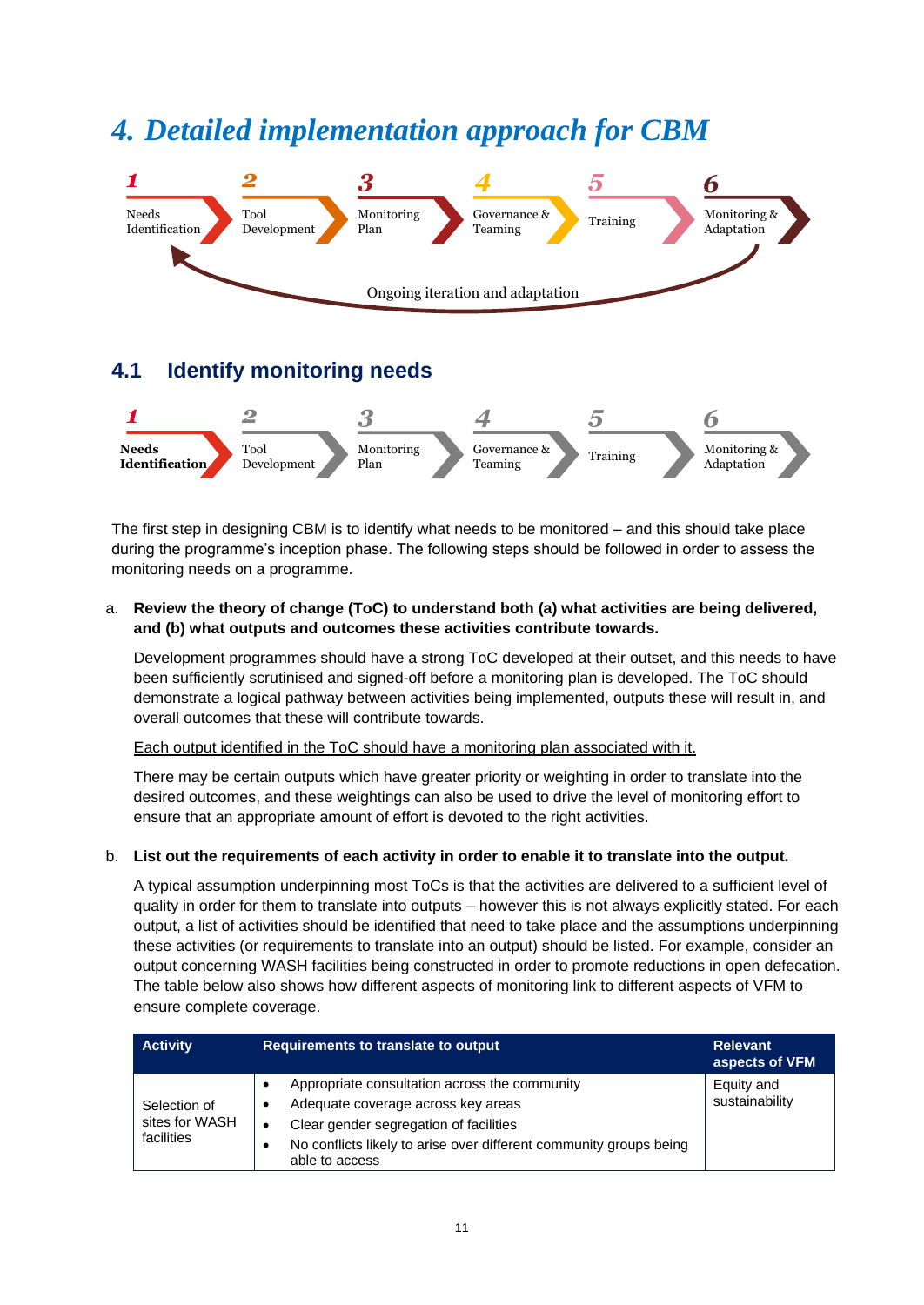| <b>Activity</b>                                                                                                     | Requirements to translate to output                                                                                                                                                                                                                                                   | <b>Relevant</b><br>aspects of VFM |
|---------------------------------------------------------------------------------------------------------------------|---------------------------------------------------------------------------------------------------------------------------------------------------------------------------------------------------------------------------------------------------------------------------------------|-----------------------------------|
| Construction of<br><b>WASH</b> facilities                                                                           | Competitive procurement of materials<br>$\bullet$<br>Timely delivery of materials<br>Construction keeping to schedule<br>$\bullet$<br>Contractors appropriately skilled<br>$\bullet$<br>Quality standards being met<br>٠                                                              | Economy and<br>efficiency         |
| Ongoing<br>maintenance of<br><b>WASH</b> facilities                                                                 | Maintenance plan exists<br>$\bullet$<br>Roles and responsibilities clearly articulated<br>$\bullet$<br>Realistic expectations on commitments<br>٠<br>Government buy-in<br>٠                                                                                                           | Sustainability                    |
| Running<br>community<br>engagement<br>sessions to<br>market benefits<br>of greater use of<br><b>WASH</b> facilities | Appropriate venue selected<br>٠<br>Community members notified in a timely manner<br>$\bullet$<br>Good facilitation<br>$\bullet$<br>Good attendance at sessions<br>٠<br>Evidence of messages being understood and taken on-board<br>$\bullet$<br>Usage of WASH facilities<br>$\bullet$ | <b>Effectiveness</b>              |

While this is a simplified table, in this example all of the requirements listed for each activity would need to take place or exist in order for these activities to actually promote reductions in open defecation. As such, these requirements form the basis of what needs to be monitored for this selected output. This exercise should be repeated across all relevant outputs for a given programme.

If resources are quite constrained, then the requirements should be prioritised for monitoring. However, where possible at least some requirements across all activities within an output should be selected for monitoring.

It is important that this exercise goes to a sufficient level of detail in order to provide specific guidance to monitors. When using a CBM approach, it is likely that many of your monitors will not have conducted such work before, and therefore will need sufficient clarity in what they are supposed to be looking for when conducting their work.

#### c. **Consult with relevant stakeholders on the final list**

There can often be differences in monitoring priorities between the implementing organisation, community members and the government. Before proceeding, it is important that all relevant stakeholders are on-board with the articulated monitoring needs, and are preferably engaged in their development to the extent practicable and possible.

### <span id="page-11-0"></span>**4.2 Develop tools**



Once the monitoring needs have been identified, appropriate tools need to be developed in order to collect the data. The tools need to be kept simple and straightforward to use, given that the literacy and broader education levels of potential community-based monitors.

Three key tools that have broad usage in a CBM context are covered in the table below.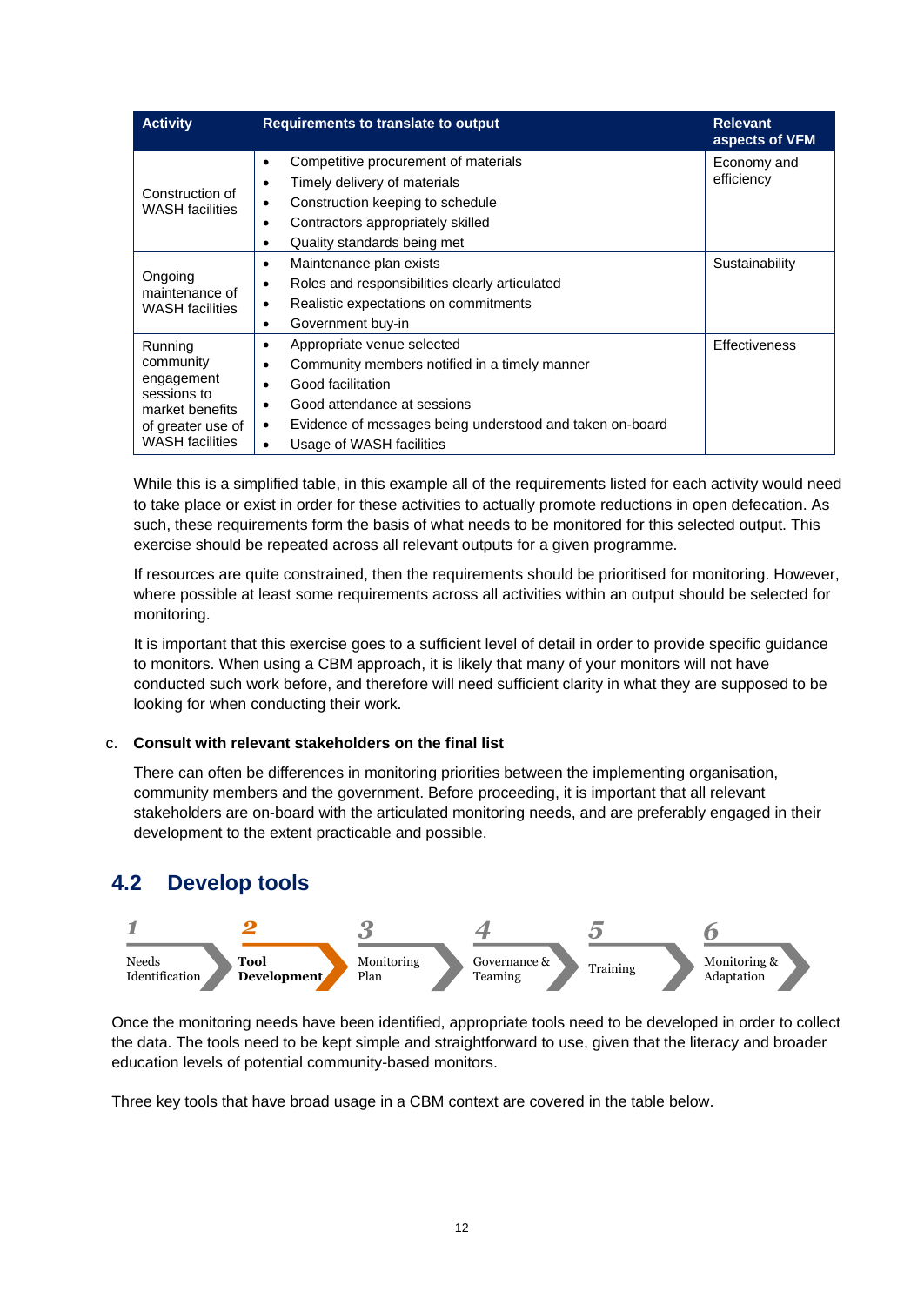| <b>Tool</b>                    | <b>Example Usage</b>                                                                                                                                                                                                           | <b>Notes</b>                                                                                                                                                                                                                                                                                                                                |
|--------------------------------|--------------------------------------------------------------------------------------------------------------------------------------------------------------------------------------------------------------------------------|---------------------------------------------------------------------------------------------------------------------------------------------------------------------------------------------------------------------------------------------------------------------------------------------------------------------------------------------|
| Checklist                      | Checking construction quality<br>$\bullet$<br>Checking stock<br>$\bullet$<br>Checking facility design/availability<br>$\bullet$                                                                                                | Where possible use icons/pictures in place of words to<br>$\bullet$<br>allow usage by illiterate monitors <sup>10</sup>                                                                                                                                                                                                                     |
| Feedback<br>Form               | Gauging usefulness of training<br>$\bullet$<br>Assessing access / usage of<br>$\bullet$<br>infrastructure<br>Identifying quality/usability concerns<br>$\bullet$<br>Identifying additional activities<br>$\bullet$<br>required | Very targeted to a specific activity or piece of<br>$\bullet$<br>infrastructure<br>Keep it short in nature<br>$\bullet$<br>Allow monitors to complete, but also allow other<br>$\bullet$<br>community members to access and submit<br>unprompted                                                                                            |
| Survey /<br>Interview<br>Guide | Collecting demographic information<br>$\bullet$<br>Understanding remaining barriers to<br>$\bullet$<br>reaching an output<br>Assessing government buy-in to an<br>$\bullet$<br>intervention                                    | Usually more detailed than a feedback form<br>$\bullet$<br>Very structured in terms of wording and routing of<br>$\bullet$<br>questions.<br>Complex routing (e.g. if answer x, then go to question<br>$\bullet$<br>y) should be minimised                                                                                                   |
| Focus<br>Group<br>Guide        | Delving deeper into selected issues<br>$\bullet$<br>to understand their source                                                                                                                                                 | More difficult to administer than feedback<br>$\bullet$<br>forms/surveys, and hence requires more training or a<br>more educated monitor<br>Works best with specific selected groups within a<br>$\bullet$<br>community<br>May be best left to evaluation rather than monitoring<br>$\bullet$<br>activities depending on monitors available |
| Attendan<br>сe<br>Tracker      | Tracking attendance at community<br>$\bullet$<br>events, training sessions, etc.                                                                                                                                               | Should be kept very simple to mark attendance at start<br>$\bullet$<br>(or end) of an event<br>Simply binary yes/no responses are all that is needed.<br>$\bullet$<br>Should be filled out by monitor, not by attendees or<br>$\bullet$<br>facilitators                                                                                     |
| Observati<br>on Guide          | Monitoring how training is<br>$\bullet$<br>undertaken<br>Monitoring how infrastructure is used<br>$\bullet$                                                                                                                    | Monitors need good training on what they are looking<br>$\bullet$<br>for<br>Guide should be very specific in what they should be<br>$\bullet$<br>looking for and recording                                                                                                                                                                  |

Each tool should be specifically tailored to the activity being monitored and the skills of the selected monitors. In addition, each tool should have a clear process in place for how the data is captured and collected into a consistent format. For example, a paper survey template with multiple-choice responses may need to be entered into a pre-developed Excel template by a date entry person so that the results can be analysed across all respondents. However, a construction progress checklist that is completed onceper-month may just need to be fed back to the individual preparing the monitoring report for inclusion, rather than needing any additional data entry or analysis.

### <span id="page-12-0"></span>**4.3 Develop simple monitoring plan**

l



Once the monitoring needs and associated data collection tools have been developed, a simple monitoring table should be developed to bring this all together. An example of this is provided in Annex 2.

The table should then feed into the development of a monitoring report template that is used on a regular basis. Depending on the nature and length of the intervention, this may be quarterly, monthly, or more

 $10$  Note that there is always a strong preference for monitors to be literate where possible. If this is not possible, and the illiterate monitor is suitable in all other ways, then extra focus needs to be given to the development of suitable tools that will be usable.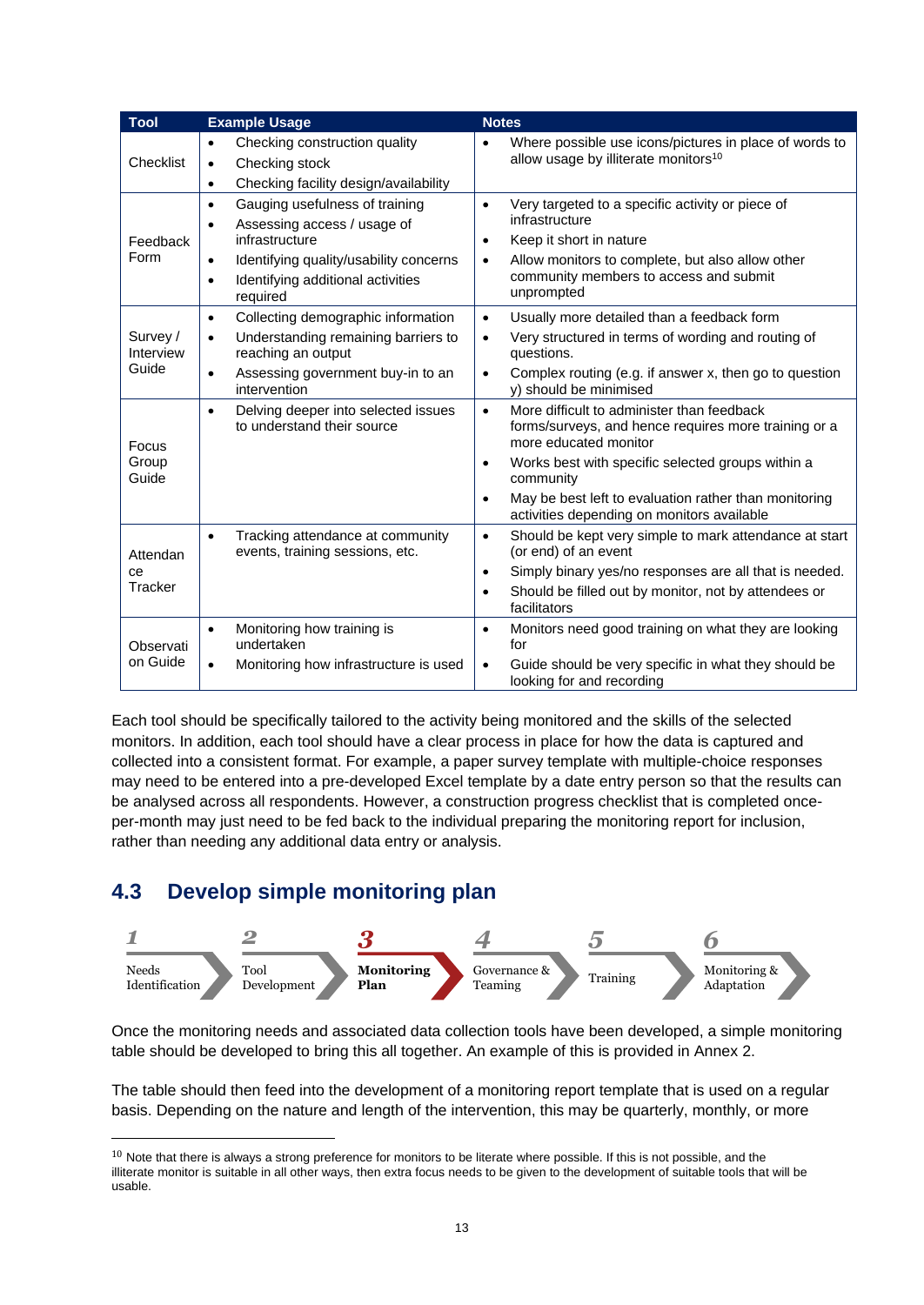frequent depending on the stage of the programme. For example, during construction phases it may be necessary to have more frequent monitoring, which could then slow down after construction has completed.

### <span id="page-13-0"></span>**4.4 Set up governance and identify team**



Integrity Watch Afghanistan note desirable criteria for individuals who should be involved in coordinating and mobilising a CBM system. These include:<sup>11</sup>

- Integrity.
- Commitment to and respect for local communities across the country.
- Belief that each citizen, despite their education, ethnic, gender or geographic identity, can help improve the country.
- Lives in the communities where monitoring needs to take place.
- Skills in managing and leading people.
- Ability to build lasting personal relationships.
- Willing to constantly learn, adapt and be challenged.

The Integrity Watch toolkit contains a very useful guide with more detailed information on appropriate structures for CBM.<sup>12</sup> A brief overview is therefore provided here for reference, with adjustments made to make the guidance more specific and actionable. Note that this structure is a guide, and adaptations can be made where deemed appropriate or necessary.

#### **1. Define the appropriate community and district boundaries**

Programmes may have a wide geographical reach, and therefore careful consideration needs to be given as to how the relevant communities themselves are defined. For example, there may be a wider district or provincial level which consists of many different community areas within it. This division needs to be decided upon carefully, and be informed by appropriate political economy analysis of the situation.

#### **2. Define and recruit country-level roles**

*Note that the roles described here are examples, and likely only possible for large projects with appropriate resource. These should be tailored according to the specific project, and fewer roles used if deemed acceptable. However, consideration should be given to the hierarchy and oversight of the CBM roles defined.*

If the programme is operating across multiple districts, then there needs to be CBM coordination at the country level. If the programme (or the areas being subject to CBM) is only operating in a selected district, then these roles could exist at the district level. The following roles should be in place to coordinate the CBM activity. These roles would likely not exists as stand-alone individuals, but the responsibilities outlined would form part of the roles of other staff at the country office level.

#### • **Programme Manager**

The programme manager coordinates and oversees the CBM activity. This includes financial administration, reporting, staff management, and monthly visits to the district or provincial offices to oversee monitoring and deal with administrative issues.

 $\overline{\phantom{a}}$ <sup>11</sup> Integrity Watch Afghanistan (2015). Community Based Monitoring Toolkit. Available from:

<http://toolkit.communitymonitoring.org/>

<sup>&</sup>lt;sup>12</sup> Available from: [http://toolkit.communitymonitoring.org/wp-content/uploads/2013/04/CBMToolkit\\_English\\_CH2.pdf](http://toolkit.communitymonitoring.org/wp-content/uploads/2013/04/CBMToolkit_English_CH2.pdf)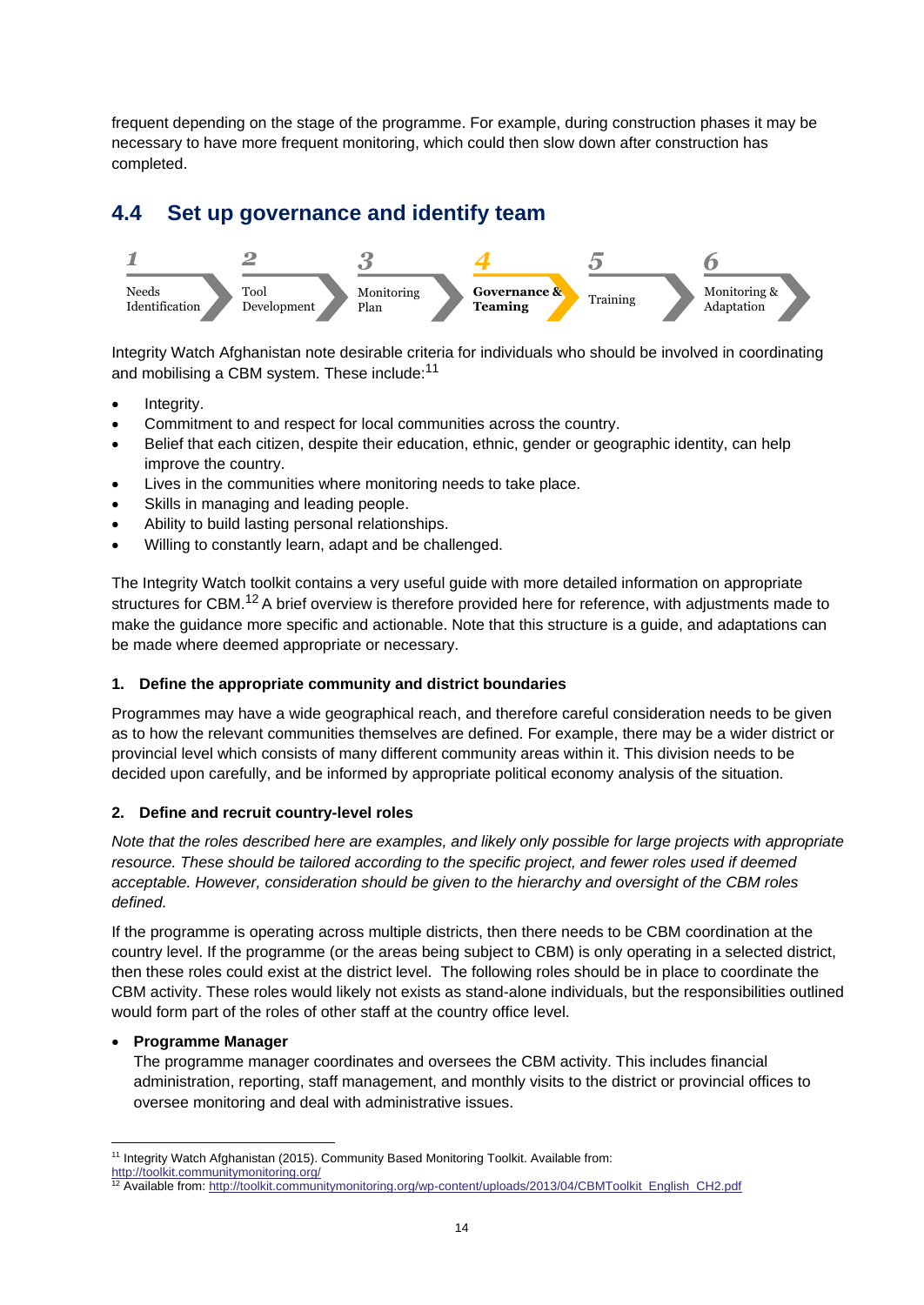#### • **Data Officer**

The data officer is responsible for collating and quality checking the data that is fed up from the CBM exercises. This involves inputting relevant data, preparing relevant reporting on the data to check on progress and highlight identified issues, and also assist to improve the quality of the data capture where issues are identified.

#### • **Senior Engineer**

All infrastructure projects will have a senior engineer involved, and at the country level this person will need to also be involved in the CBM. The CBM component of their role should focus on being involved with the development of relevant tools for the monitors, and also training of local monitors. They should ensure they the local monitors have sufficient knowledge of materials and quality issues to be able to carry out their role.

#### **3. Define and recruit district/provincial-level roles**

At the district level (noting that this may overlap with the country level roles for smaller programmes),

#### • **Programme Officer**

The programme officer should have overall responsibility for the CBM in the district. They play a key facilitation role between the community monitoring efforts, local government authorities, contractors and the head office.

#### • **Engineer**

- $\circ$  The engineer is responsible for training the local monitors on the aspects of the infrastructure that they will be monitoring, and provide guidance and tools to assist them in performing their role effectively. The individual selected for this role needs to be someone committed to empowering others, and not feel that they are the only ones solely able to conduct such technical monitoring. Their role in CBM is therefore largely focussed around empowering and training the community to advocate for better quality infrastructure with contractors and/or governments.
- $\circ$  The engineer should also respond with a higher level of technical assistance when monitors identify issues – however they should not be conducting the first level of monitoring themselves.

#### • **Focal Points**

- $\circ$  Focal points are community members who support the local project monitors, and are the first point of contact for local monitors. Local monitors should be able to contact the focal point to ask questions, raise concerns, or in case of an emergency. They could have potentially been local monitors themselves in the past. They play a key role in interfacing between the community and programme staff.
- $\circ$  Focal points need to regularly meet with monitors and visit the project sites to take photos. In addition, the focal point should collect the regular reports from the local monitors, and help them complete reporting templates where necessary. All of these materials are then provided by the focal point to the programme officer.
- $\circ$  A focal point should be responsible for no more than 20 local monitors in order to keep their workload practical.

#### **4. Recruit local monitors**

 $\overline{\phantom{a}}$ 

Local monitors are the most important aspect of the CBM system. As a minimum, two local monitors should have monitoring responsibilities for each project. They should be elected by their local communities through a transparent and participatory process. This process should be facilitated by programme staff and key senior stakeholders within a community. It is important that the community considers a very broad range of candidates that could include youth, women and ethnic minorities.

Integrity Watch note 10 characteristics that are important to consider when selecting local monitors:<sup>13</sup>

<sup>&</sup>lt;sup>13</sup> Available from: [http://toolkit.communitymonitoring.org/wp-content/uploads/2013/04/CBMToolkit\\_English\\_CH2.pdf](http://toolkit.communitymonitoring.org/wp-content/uploads/2013/04/CBMToolkit_English_CH2.pdf)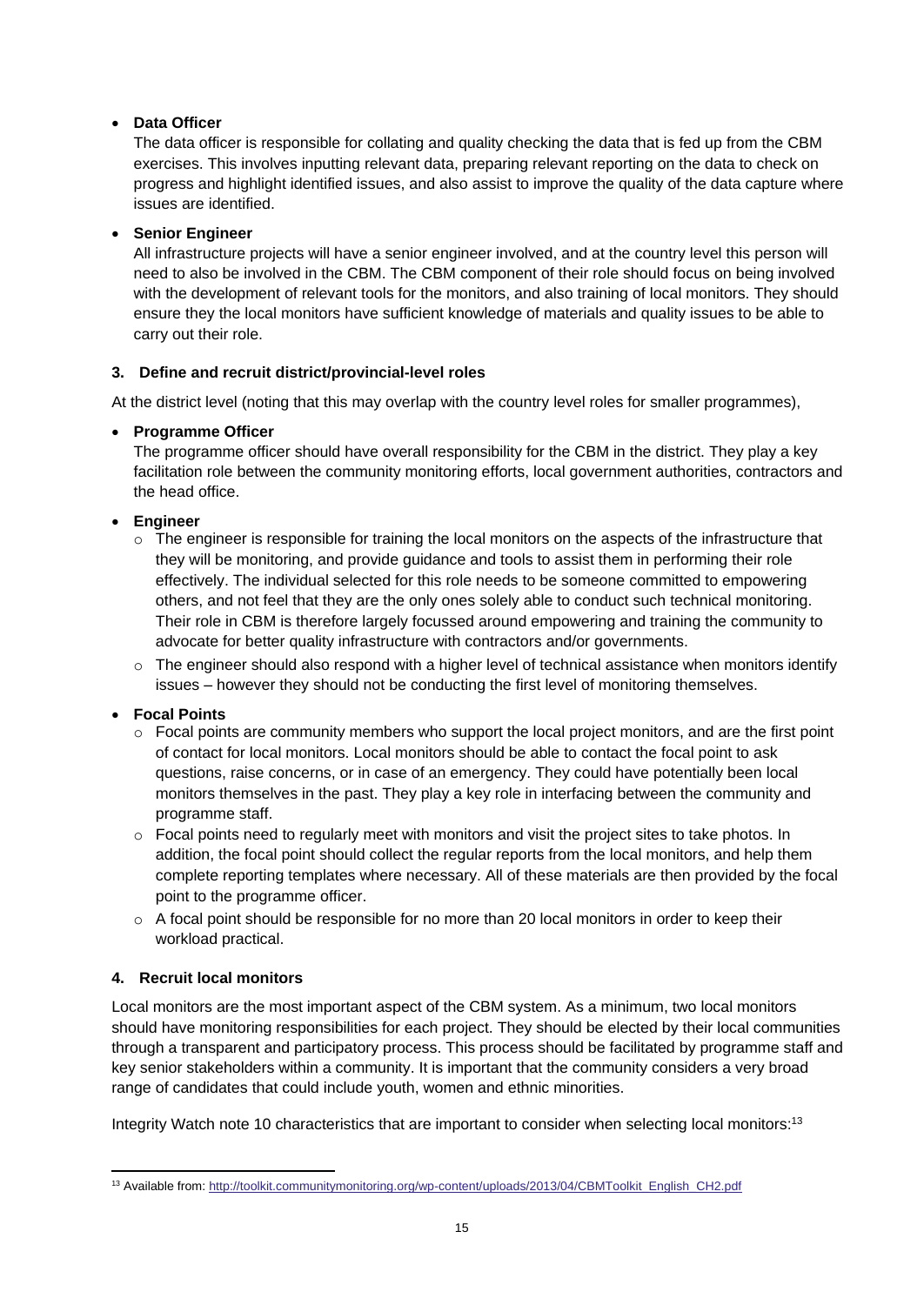- Honest
- Well-respected within the community
- Supports the CBM programme
- Previous experience with some form of social work
- Not employed by the implementing organisation
- Lives close to the project
- Physically able to visit project sites
- Has free time to conduct visits
- Willing to volunteer their time (with expenses covered)
- Literate.

Note that whilst the final characteristic of literacy is important, this criteria can be waived in certain circumstances. For example, if a local monitor is identified who is well suited in all other aspects, then they could work alongside another literate local monitor, or receive assistance from others to complete the required documentation and reports. Tools would need specific adaptation (e.g. the use of icons, etc.) if they are to be used by an illiterate monitor. However, the initial preference is to always use literate monitors where possible.

# <span id="page-15-0"></span>**4.5 Conduct training**



Once all of the relevant staff have been identified for the CBM process, relevant training needs to be developed and conducted. The nature of this training will differ depending on the monitoring tools developed for specific projects. Training needs to cover all relevant staff involved in the CBM at different levels, and should not be rushed. For example, training of local monitors may need to take place over a series of sessions spread over a few days in order to be most effective.

Ideally, training of local monitors should be conducted by the focal points, who will have been trained by programme staff. It is important that the community members are heavily involved in the delivery of the training, with only supervision provided by programme staff.

As a minimum, the training should cover the following:

- The purpose of the programme and how it will benefit the community.
- The role of community members in making this a success emphasising the role of local monitors in this process.
- Roles and responsibilities of each team member.
- The data collection tools and reporting templates covering their purpose and how they are to be completed.
- Role playing exercises on completing the tools including the provision of feedback and repetition to ensure the tools are well-understood.
- The opportunity for questions and issues to be raised.

For longer-term projects, it is important the refresher training is provided to staff on a regular basis.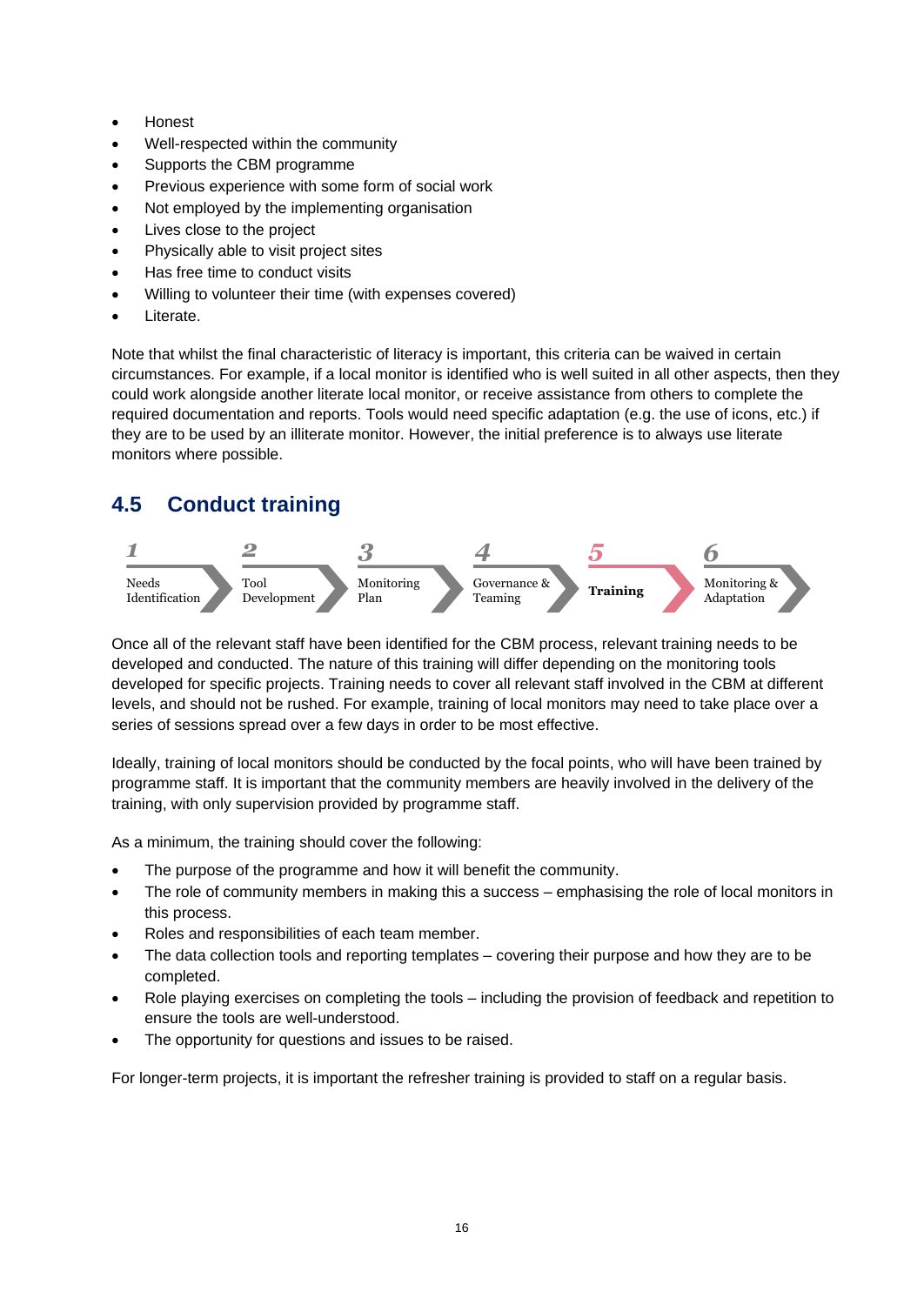### <span id="page-16-0"></span>**4.6 Monitoring and adaptation**



Only after the previous steps have been competed should CBM actually commence. It is very likely in the early stages that issues or problems could arise. This is normal – particularly for organisations that may be new to implementing a CBM model or are working in new communities. However, the governance structure discussed in this guide should allow for these issues to be efficiently fed back up from local monitors to the head office via focal points and programme officers. It is important that an adaptive approach is taken to implementing CBM, and that tools and methods are adjusted as necessary. For example, it may be that a particular data collection tool is difficult to use, or not fit for purpose, and needs adjustment. This could be noted via feedback from the focal points, or through other staff noting that the data being reported back is not overly helpful.

It is also very important at this stage that the results of the monitoring are reviewed and reflected upon by the relevant programmatic staff – not just to improve the CBM process itself, but to feed into decision making regarding the programme implementation. If the CBM is working successfully, issues should be flagged that could relate to, for example, procurement processes or the quality of construction. Programme staff need to be engaging with the incoming monitoring reports with enough regularity in order to make adjustments or take corrective action to programme implementation as needed. If such review and adaptation of programming is not taking place, then the CBM process will not serve any use in broader implementation.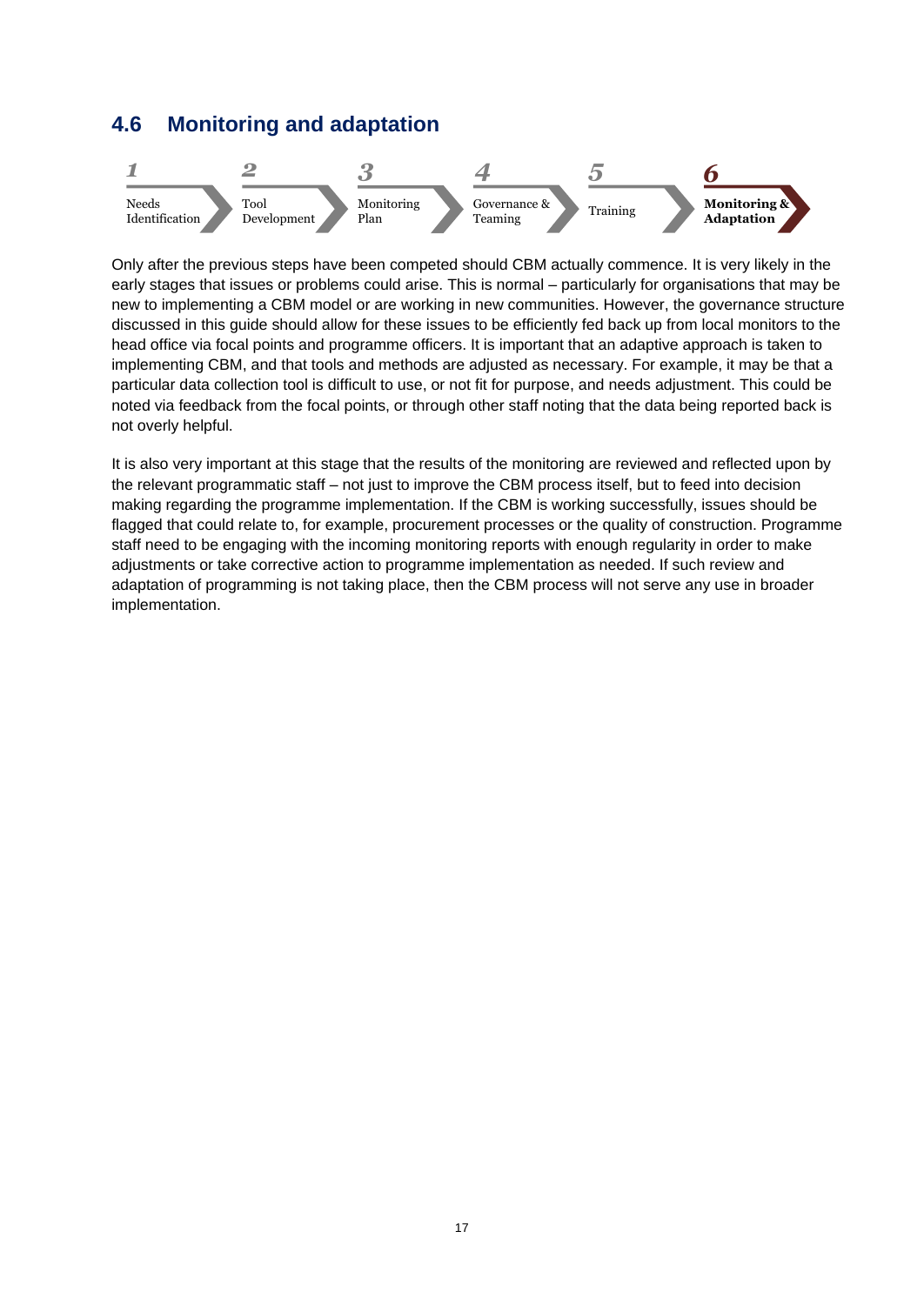# <span id="page-17-0"></span>*5. Risks*

As with all approaches to monitoring, there are risks associated with CBM that need to be considered before investing in its development. Some of these risks are outlined below.

- **Costs** examples (see Annex 1) show that upfront investment in training and capacity building for community monitors is vital. In addition, many CBM teams may need to be compensated financially for their time and involvement in order for the team to perform adequately. For shorter programmes, there is a risk that these costs outweigh the benefits over traditional implementer monitoring. As such, it is recommended that CBM be considered primarily for larger, longer-term programmes.
- **Leadership** there is a risk that in trying to set up an inclusive, representative CBM team that the structure becomes too flat and lacks appropriate leadership. Examples demonstrate that clear leadership and responsibilities across CBM roles is critical to ensuring the success of the approach.
- **Conflict** CBM needs to have fair representation across all community groups in order to be free from bias. There is a risk that a cohesive, functioning and representative CBM team cannot be formed, particularly in areas with high community fractionalisation or conflict. However, putting aside CBM, such community issues would likely need to be addressed in order for the programme to be implemented successfully regardless. It is suggested that the formation of CBM only be attempted at a point where such issues have been addressed in order for implementation to be able to proceed.
- **Security** In many contexts, community monitors could face risks in undertaking their monitoring activities. These risks could be greater than those of third party monitors who may employ additional security as an example. Appropriate analysis of the context needs to take place to understand if CBM teams could be exposed to unacceptable risks through their monitoring activities. In some cases, these risks could be mitigated through only sending certain team members to conduct certain monitoring activities, or waiting until later in the programme (e.g. if certain activities could be deemed to reduce this risk over time) to implement CBM. In extreme cases, it may be deemed that CBM is unsuitable altogether due to this risk.
- **Validity** it is possible that with the formation of CBM teams, implementing staff distance themselves from monitoring data and accept what is provided by CBM teams. It is vital that CBM outputs are reviewed and evaluated periodically by implementing staff in order to ensure they are performing well and collecting valid data, otherwise data issues resulting from CBM teams not performing their roles correctly could be missed.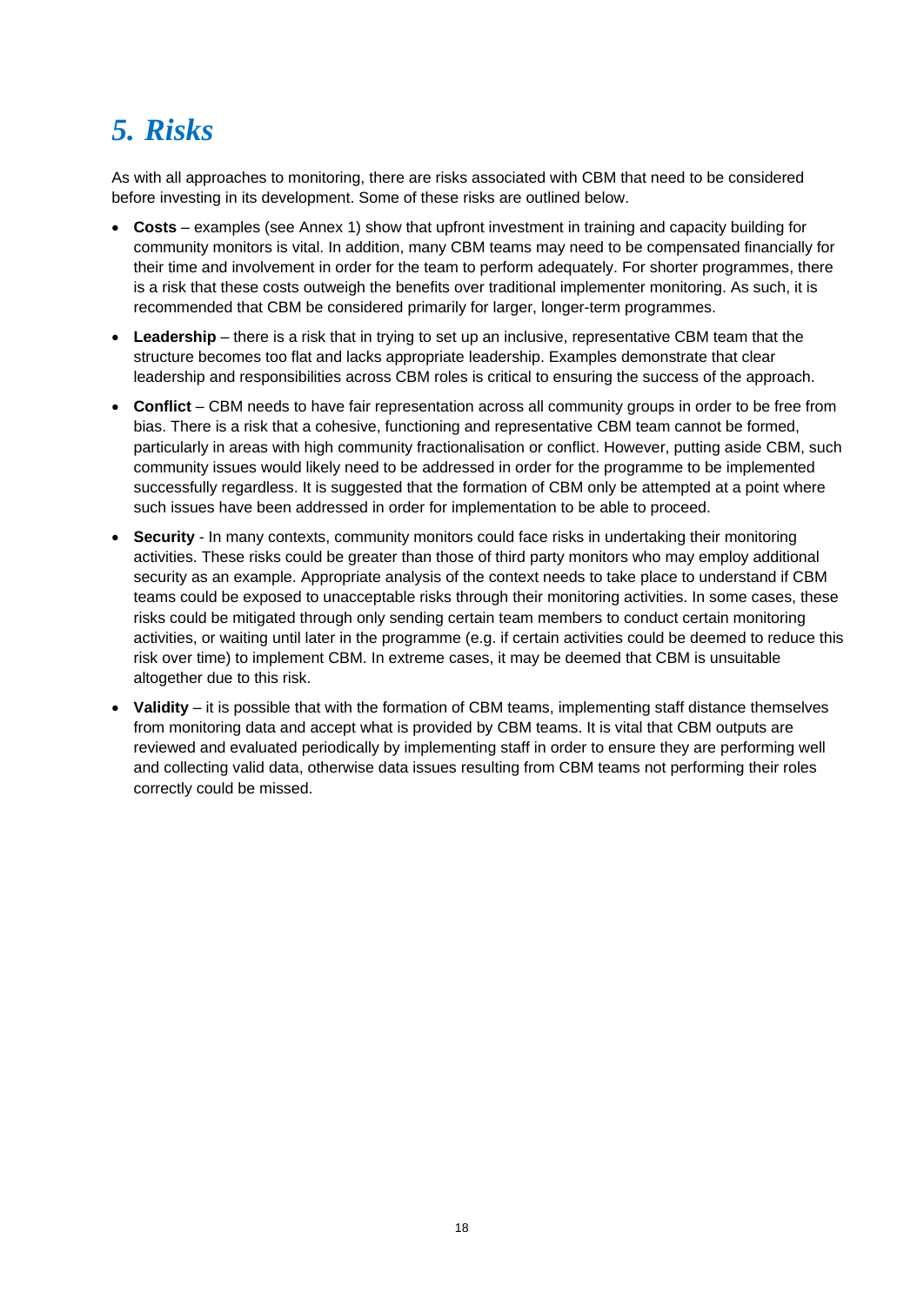# <span id="page-18-0"></span>*Annex 1: CBM case studies*

# <span id="page-18-1"></span>**A1.1 Soul City Institute (South Africa)**<sup>14</sup>

Soul City Institute (SCI) implemented a CBM system for health services in 12 South African communities in order to support the quality of health care at a primary level, and increase access to and participation in health care by adolescents. The programme consisted of teams of community members participating actively in monitoring elements of quality at clinics or community health centres, and providing feedback to both staff and the community so that solutions could be jointly sought. The programme was implemented in Fezile Dabi, Francis Baard and Ugu districts in the Free State, Northern Cape, and KwaZulu-Natal respectively.

Soul City established CBM teams in 12 facilities where they were trained and supported in setting up a data collection system for patients to rate the quality of services that they received. This data was compiled into report cards which were used to engage facility management and hold them accountable for poor service. Public dialogues were then held with the community, facility staff and district management to discuss the concerns raised and jointly seek solutions.

Through the CBM process identified a range of positive outcomes of the project, including increase utilisation of health serviced, improved delivery efficiencies (scheduling, wait times, etc.), and increased staff productivity.

Some of the lessons learned from the CBM process included:

- **Consultation and planning:** a vital step to the establishment of an effective CBM system. Implementers noted that getting buy-in from all key stakeholders early on to ensure they were not threatened by the process was important
- **Team selection:** Important to be representative and reflect a community mapping exercise.
- **Socialisation:** Important that the CBM team are appropriately identified and introduced to the community to ensure their acceptance.
- **Visibility:** A uniform or other identifying feature of the CBM team was noted to be helpful, and making score charts visible in the community can increase wider community involvement.

Recommendations made about the CBM process included:

- **Expansion:** Given the success of the model, the team recommended that CBM mechanisms should be built into more facilities
- **Linkages:** CBM teams should develop linkages with community structures outside the clinics, such as youth organisations, advocacy groups, other NGOs and local councils.
- **Outreach:** It was noted that some services were still inaccessible to youth for different reasons. The implementers noted that the CBM team could potentially be involved in investigating why this was the case to inform adaptive management.
- **Mentorship:** Existing CBM teams should support new teams through mentorship and skills sharing
- **Feedback:** Formal feedback mechanisms need to be developed both face-to-face and through local media – with communities in order to report back on activities undertaken and achievements/bottlenecks.

 $\overline{\phantom{a}}$ 

<sup>14</sup> [http://www.hst.org.za/sites/default/files/cbm\\_adolescentsfinal\\_lo-res.pdf](http://www.hst.org.za/sites/default/files/cbm_adolescentsfinal_lo-res.pdf)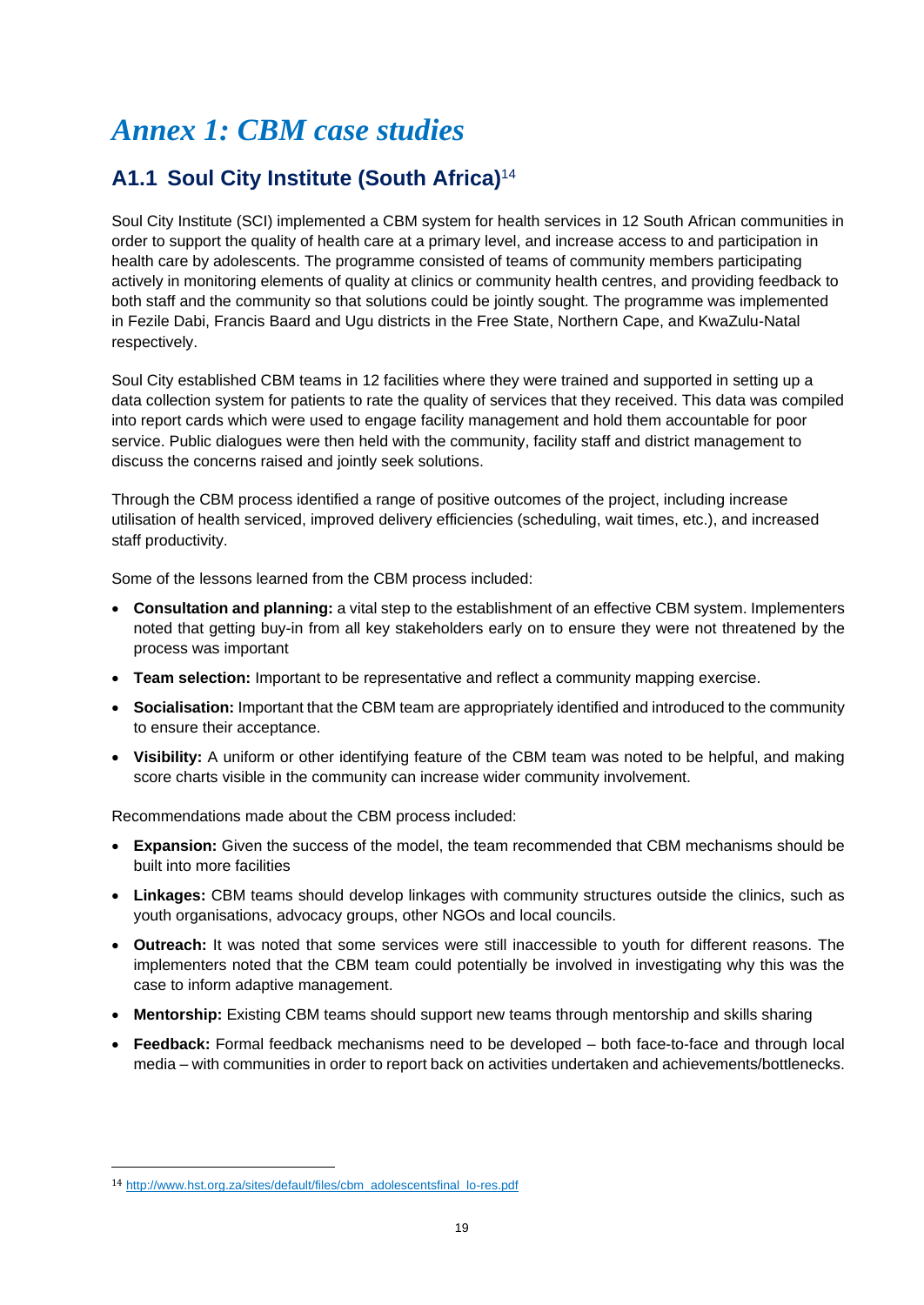# <span id="page-19-0"></span>**A1.2 Road Construction in Afghanistan**<sup>15</sup>

Integrity Watch Afghanistan implemented a CBM programme to monitor the quality of rural road construction in Afghanistan between 2011 and 2013. The CBM intervention was implemented on certain road infrastructure development projects to specifically target leakage, and ensure that development investment can translate into economic growth.

A study was subsequently undertaken to assess the quality of roads subject to the CBM intervention, compared to rural roads constructed without a CBM component. Engineers found that across the sample taken, roads constructed with a CBM mechanism in place were of significantly higher quality than those without CBM.

Whilst the full study is still ongoing, preliminary results of the evaluation demonstrate:

- It is possible to experimentally evaluate CBM in rural Afghanistan
- Community monitors do improve road quality
- Community monitoring can enable effective development spending in poorly governed and dangerous areas
- Roads with community monitors remained good even 3 years later.

### <span id="page-19-1"></span>**A1.3 Danish Demining Group – Community Safety Programme**<sup>16</sup>

The DDG community safety programme aims to address the causes and impacts of instability, conflict and armed violence in Karamoja, Uganda. It aims to do this through developing the capacity of communities to migitage conflict, and developing the capacity of formal security providers to meet the needs of communities. This approach is broadly similar to the programmes DDG run in Somaliland and South Sudan, with adaptations to local context.

The community are heavily involved in all aspects of planning, implementing and monitoring the programme. Some of the key areas driven by community involvement include:

• **Community entry** – in-depth consultation with key security providers to gain their support (which took a long time), and collaborative planning of key components of the programme. Also developed a conflict map (see image below) to detail the conflict dynamics between clans and security providers in the communities. The map was used to ensure that the programme is conflict sensitive, staff understand the context, and are able to ensure the programme does not create or exacerbate existing tensions. The map is updated regularly.

 $\overline{\phantom{a}}$ 

<sup>15</sup> <http://www.theigc.org/project/community-monitoring-to-address-leakage-in-roads-construction-in-afghanistan/>

<sup>16</sup> <http://danishdemininggroup.dk/media/1309849/avr-casesudy-in-uganda.pdf>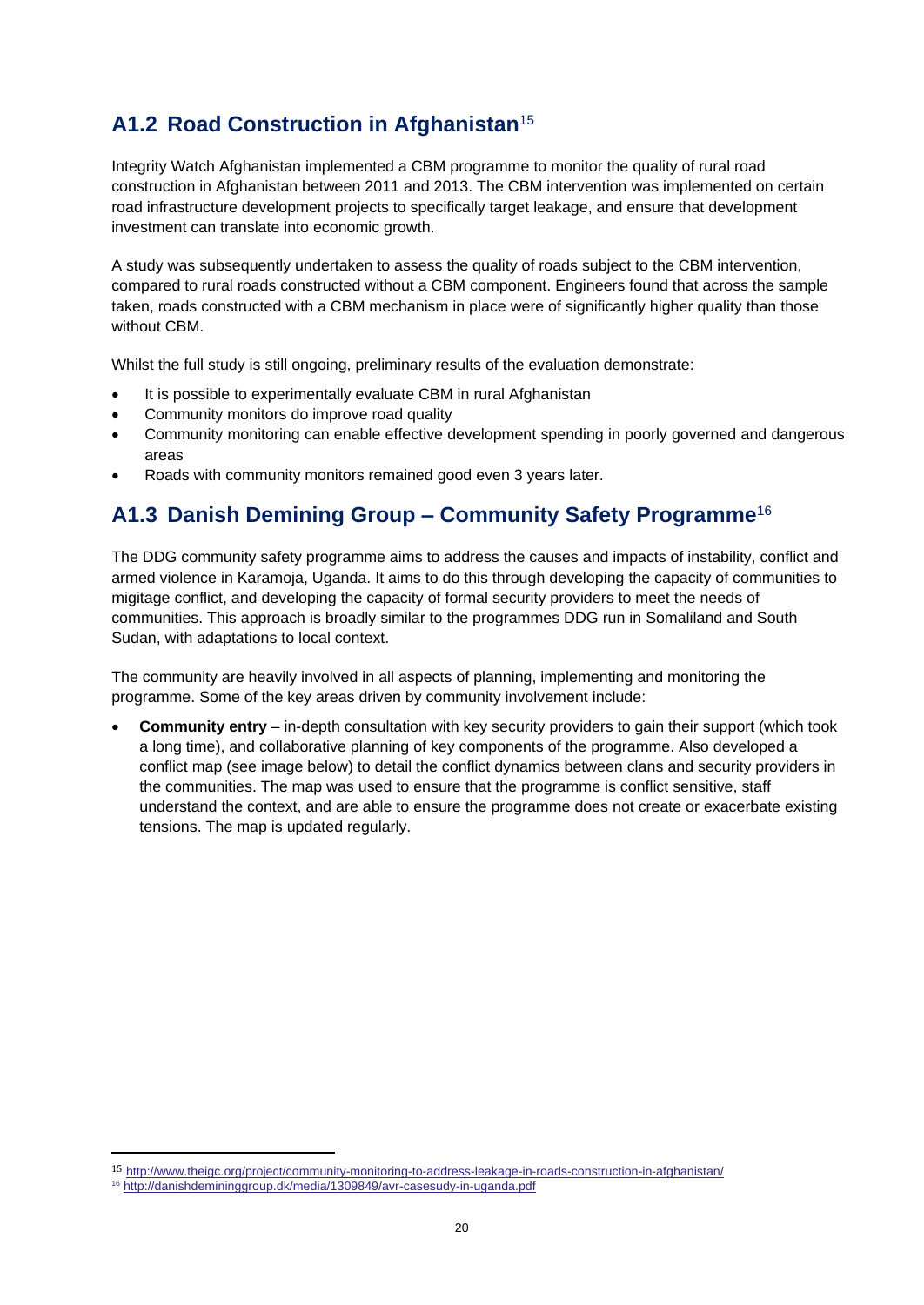

Source: DRC/DDG | Powerpoint presentation | Conflict map | 2012

- **Community safety planning** Seven day consultation workshop attended by approximately 100 people, focusing on clarifying communities' vision of community safety and developing an action plan. The attendees are selected by the community, and include elders, women, youth, political leaders and security providers. Participants select members to form a Community Safety Committee (CSC), which is responsible for implementing the action plan. Example activities in the plan include the need for a police unit in a particular parish, or the need for more street lighting.
- **Capacity building training** DDG offers support to CSCs on community mobilization and how to write funding proposals. DDG help connect them with relevant donors and garner appropriate support.

Some key lessons from this programme include:

- People from rural communities were easier to work with, as they took more responsibility for and ownership of their Community Safety Plans. In urban settings, the team noted additional challenges in getting the same level of buy-in.
- The level of capacity building requires to enable the CSC to perform their role should not be underestimated. In addition, the skills that this capacity building can provide will benefit CSC members beyond this particular programme.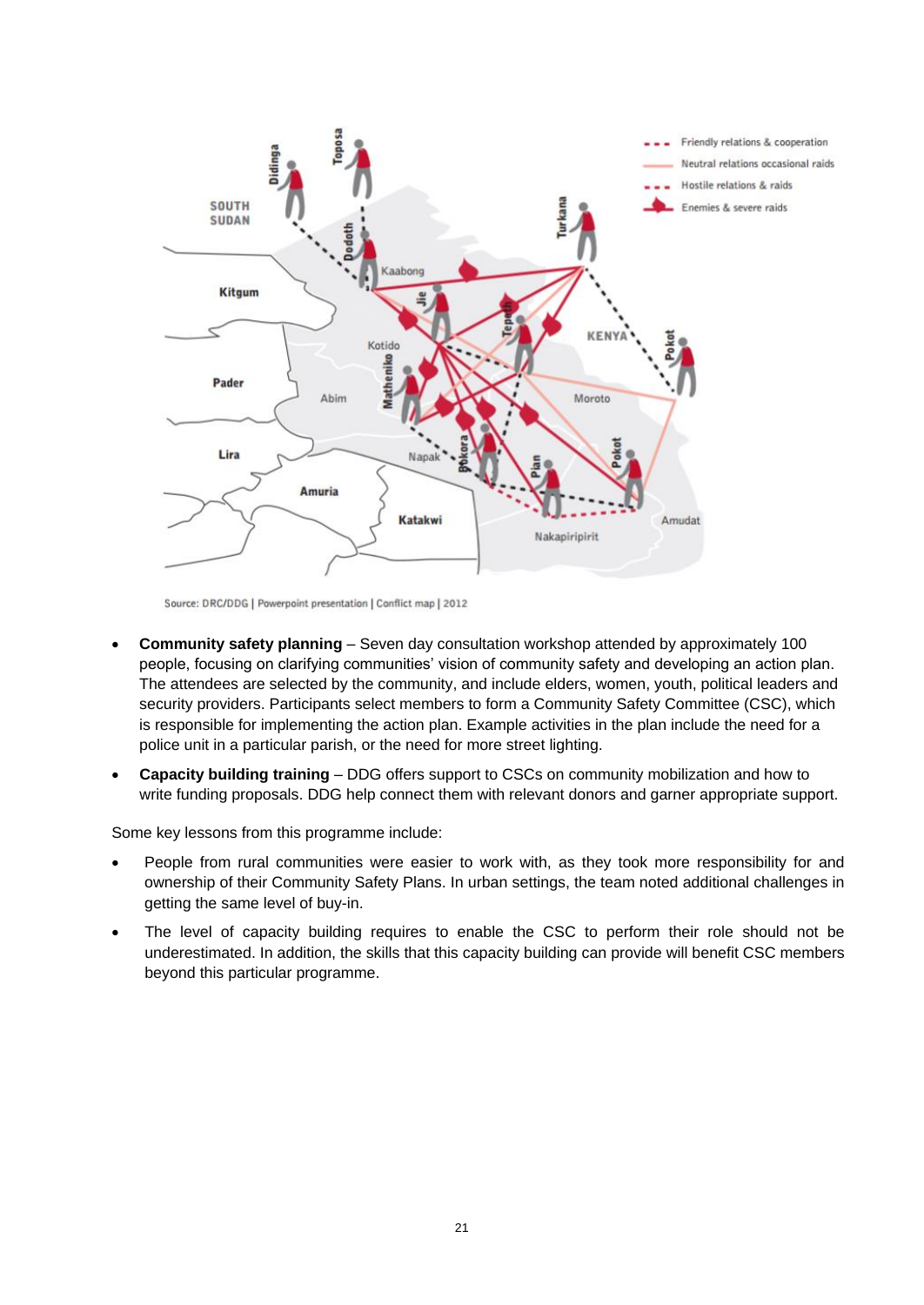### <span id="page-21-0"></span>**A1.4 Community monitoring of National Rural Health Mission in Chandigarh, India**<sup>17</sup>

The National Rural Health Mission (NRHM) in India is a broad, government-led health initiative which has community participation as a core principle. The CBM component empowers the community to work with health service providers to identify and solve community problems. An evaluation of CBM under NRHM was conducted in Chandigarh. Note that this example is different to the others in that it is a government-led initiative, rather than an NGO-led initiative.

As part of this evaluation, records were reviewed, interviews were conducted, and checklists were used to score observations. The following results and lessons were garnered from the evaluation:

- CBM was lacking in appropriate leadership, leading to poor outputs from group discussions due to a lack of moderation.
- CBM was lacking representation from non-health sector, lower communities and NGOs.
- Training provided to CBM team was weak, in that it was mostly lecture-oriented and had no focus on skill building for interviews and focus-group discussions – key tasks for the CBM team. It was suggested that field-based practical training and role plays could be more useful.
- Roles of different committee members within the CBM structure were often unclear. This lack of clarity often led to a low frequency of meetings and an overall lack of drive and leadership throughout the CBM team
- CBM tools were not tailored enough, and more work is needed to make them simpler, more understandable and contextual.

 $\overline{\phantom{a}}$ 

<sup>17</sup> <https://www.ncbi.nlm.nih.gov/pubmed/26985413/>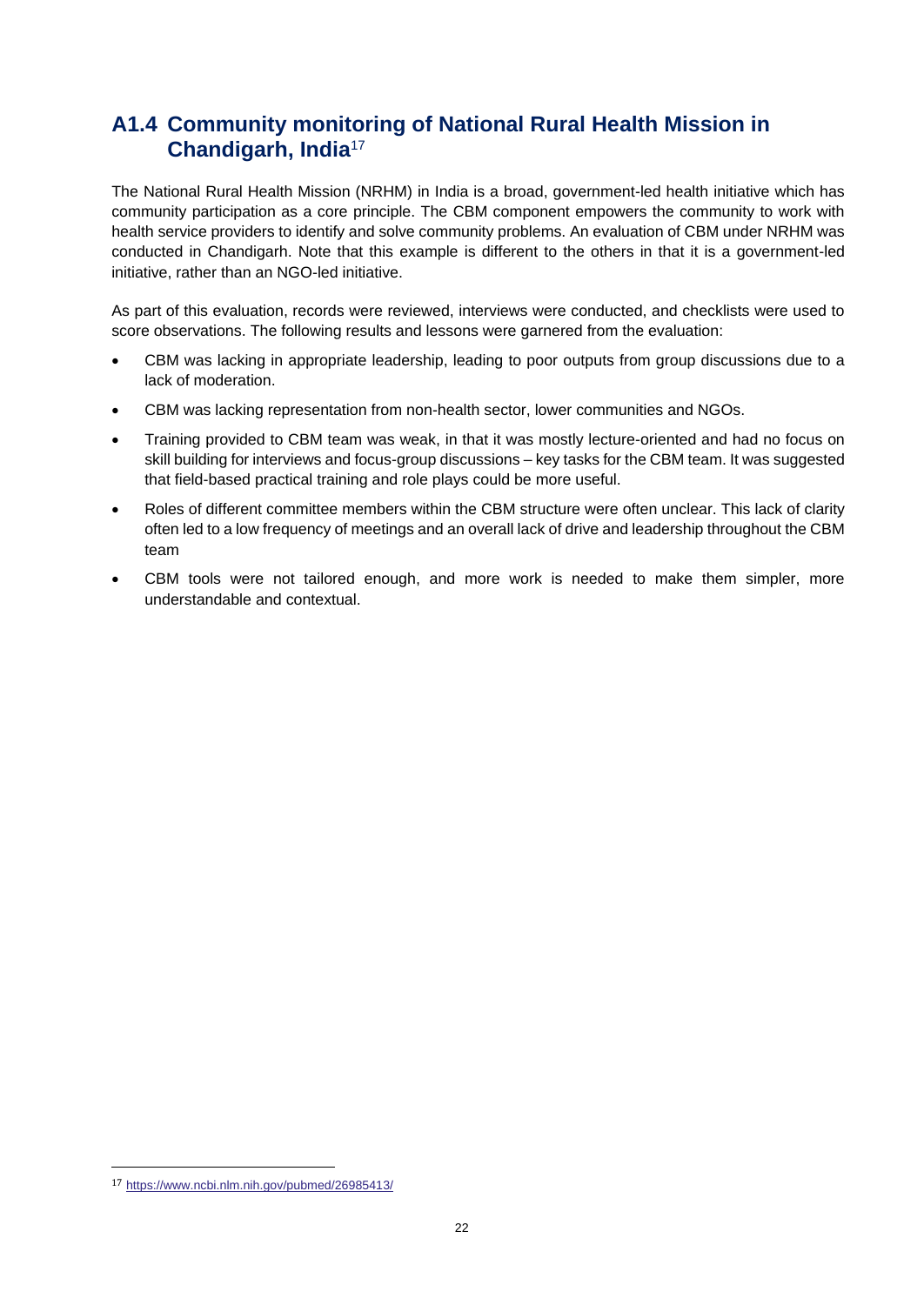# *Annex 2: Example monitoring table*

The following table is an example of what should be developed as part of the monitoring plan. The plan should also contain templates for all of the tools.

<span id="page-22-0"></span>

| <b>Output</b>   | <b>Activity</b>       | <b>Requirement</b>                     | <b>Tool</b>                                | <b>Target</b>                              | <b>Frequency</b>                               | <b>Stage</b>                 | <b>Monitor</b><br><b>Responsible</b> |          |
|-----------------|-----------------------|----------------------------------------|--------------------------------------------|--------------------------------------------|------------------------------------------------|------------------------------|--------------------------------------|----------|
|                 | Site selection        | Adequate<br>consultation               | Beneficiary<br>Engagement<br>Survey        | All identified<br>beneficiary<br>groups    | Once - Upfront                                 | Design                       | [Name]                               |          |
|                 |                       | Adequate coverage                      | Coverage<br>Checklist                      | Site map / plan                            | Once - Upfront                                 | Design                       | $\cdots$                             |          |
| Output 1        | Construction          | Competitive<br>procurement             | Procurement<br>Interview                   | Procurement<br>officers and<br>contractors | Twice (once per<br>stage)                      | Design and<br>Implementation | $\cdots$                             |          |
|                 | of WASH<br>facilities | Construction<br>keeping to<br>schedule | Construction<br>Checklist                  | <b>Building sites</b>                      | Monthly                                        | Implementation               | $\cdots$                             |          |
|                 |                       | Quality standards<br>being met         | <b>Quality Checklist</b>                   | <b>Building sites</b>                      | Monthly                                        | Implementation               | $\cdots$                             |          |
|                 |                       | Good attendance                        | Attendance<br>Tracker                      | Attendees                                  | All training<br>sessions                       | Implementation               | $\cdots$                             |          |
|                 | Community             | Good facilitation                      | Training<br><b>Observation Tool</b>        | Trainers and<br>attendees                  | All training<br>sessions                       | Implementation               | $\cdots$                             |          |
|                 | engagement            |                                        | Usefulness of<br>session                   | Training<br>Feedback Form                  | Attendees                                      | All training<br>sessions     | Implementation                       | $\cdots$ |
|                 |                       | Messages<br>understood                 | <b>WASH</b><br>Knowledge<br>Interview Tool | Attendees                                  | Quarterly after<br>training has taken<br>place | Implementation               | $\cdots$                             |          |
| <b>Output 2</b> | $\cdots$              | $\cdots$                               | $\cdots$                                   | $\cdots$                                   | $\sim$ $\sim$                                  | $\cdots$                     | $\cdots$                             |          |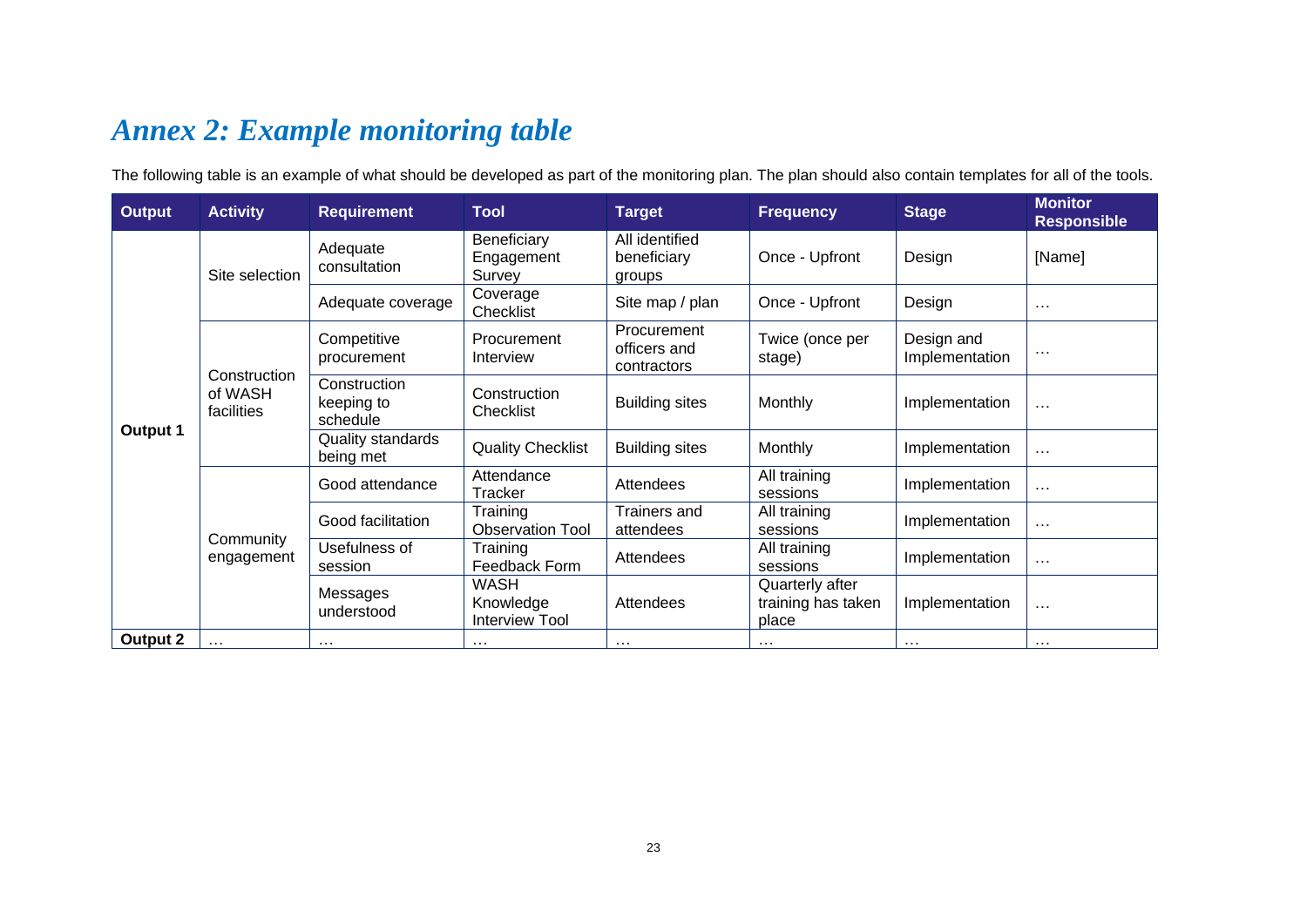# <span id="page-23-0"></span>*Annex 3: Example monitoring plan contents*

#### **Context**

- Summary description of the programme
- Outline of the theory of change
- Why a CBM monitoring approach is being used
- Work undertaken to feed into this monitoring plan

#### **Monitoring plan**

- Objectives of the monitoring process
- Monitoring table (see Annex 2)
- Overall reporting template for monitoring findings

#### **Monitoring governance**

- Structure and organisation of the monitoring team
- Oversight provisions
- Roles and responsibilities
- Discussion of how monitoring data will be used and acted upon to inform adaptive management

#### **Data collection tools**

- All required tools and templates as outlined in the monitoring table
- Structure for data capture and collection
- Explanation of how data collected through each individual tool will be used to inform regular reporting

#### **Risk management**

Risk matrix covering:

- Identified risks to the CBM
- Likelihood and materiality of risk
- Mitigating actions